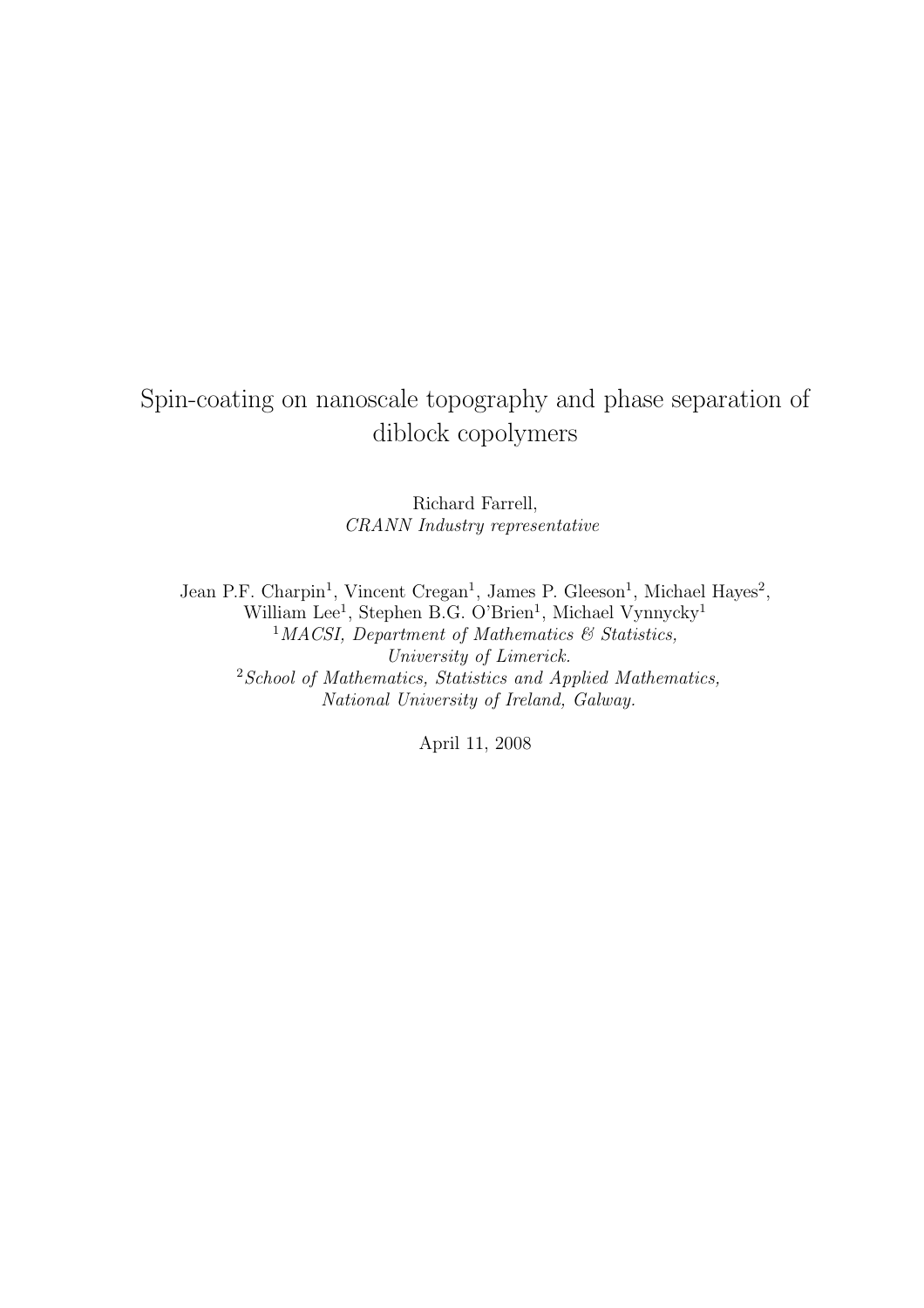

Figure 1: Summary of the process under study: spin-coating of polymer onto patterned substrates leads to a dry polymer profile; after annealing the polymer has flowed into trenches and phase-separates to create the desired patterns. Both under-fill and over-fill cases are undesirable, as the resulting nanostructures are not suitably patterned.

# 0.1 Introduction

Diblock copolymer thin films have attracted significant recent interest because of their potential applications in nanofabrication. Diblock copolymers are macromolecules consisting of two chemically distinct polymer chains covalently bonded together at one junction point. It is well-known that a molten collection of these molecules microphase-segregates below an order-disorder transition temperature to form a myriad of interesting nano/microstructures [1].

In the process under study at CRANN, various diblock copolymers are dissolved in solvent and spincoated onto a patterned silicon wafer, see Figure 1. Several possible configurations for the trenches are employed, see Figures 2 and 3 for examples. Following the spin-coating the nanostructured films undergo a thermal anneal at approximately 200◦C for up to 24 hours, and the polymer flows, phase-separates and self-assembles into well defined nanostructures with periodicities approaching 10 nm (right hand panel of Figure 1).

CRANN researchers are interested in mathematical modelling of all aspects of the process, with the aim of removing expensive trial and error design cycles. Of particular interest is the flow of the polymer during spin-coating, and also during the subsequent annealing process. This defines Problem 1:

• Problem 1: Describe how the spin-coating process is affected by the geometrical configuration of trenches (see side profiles in Figure 3). How should parameters be adjusted to optimize quality of trench-filling (so over-filling or under-filling are avoided or minimized)?

Also of considerable interest is the chemical process of phase-separation and self-assembly of the diblock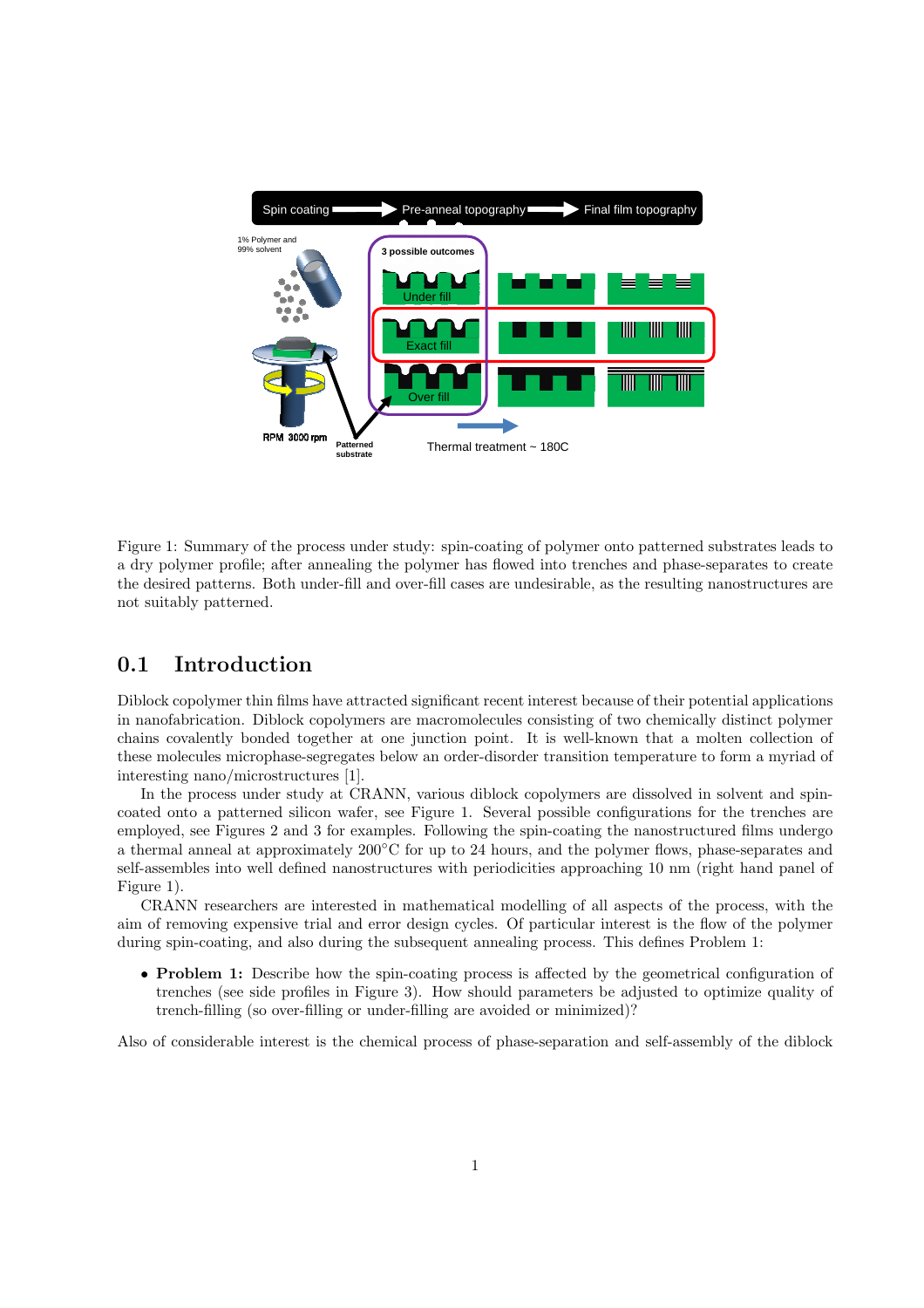

Figure 2: Schematic of possible trench arrangements and dimensions (top view).

copolymer. Existing models in the literature rely heavily on computationally expensive Monte-Carlo simulation methods. Problem 2 may be expressed as:

• Problem 2: Model the phase-separation process for the polymers, with a particular interest in how polymers self-organize in a corner geometry.

The modelling work performed during the study group in summarized in this report (and in a presentation to the CRANN researchers). The report is split into four main sections, with discussion and suggestions for experiments in the concluding section. The content of the sections is as follows:

- Section 0.2: Mathematical modelling of spin-coating onto a flat substrate; no annealing considered.
- Section 0.3: Modelling of spin-coating onto a substrate with topography (i.e. trenches); no annealing considered.
- Section 0.4: Flow of polymer during annealing.
- Section 0.5: Models for self-assembly of polymers into nanostructures.

Sections 0.2 to 0.4 are focussed on the fluid flow problems for the polymer, and go some way to providing useful answers to Problem 1. On the other hand, Problem 2 was found to be extremely challenging, and the efforts described in section 0.5 represent only a relatively modest impact on this problem.

## 0.2 Spin-coating onto flat substrates

Emslie, Bonner and Peck described the flow of a viscous Newtonian liquid on a rotating planar surface first [2]. In their model, only centrifugal and viscous forces are considered while surface tension, gravity and Coriolis forces are neglected. In addition, they assume that the radial expansion is large relative to the film thickness. Thus, lubrication theory is applicable. The centrifugal force balances the viscous forces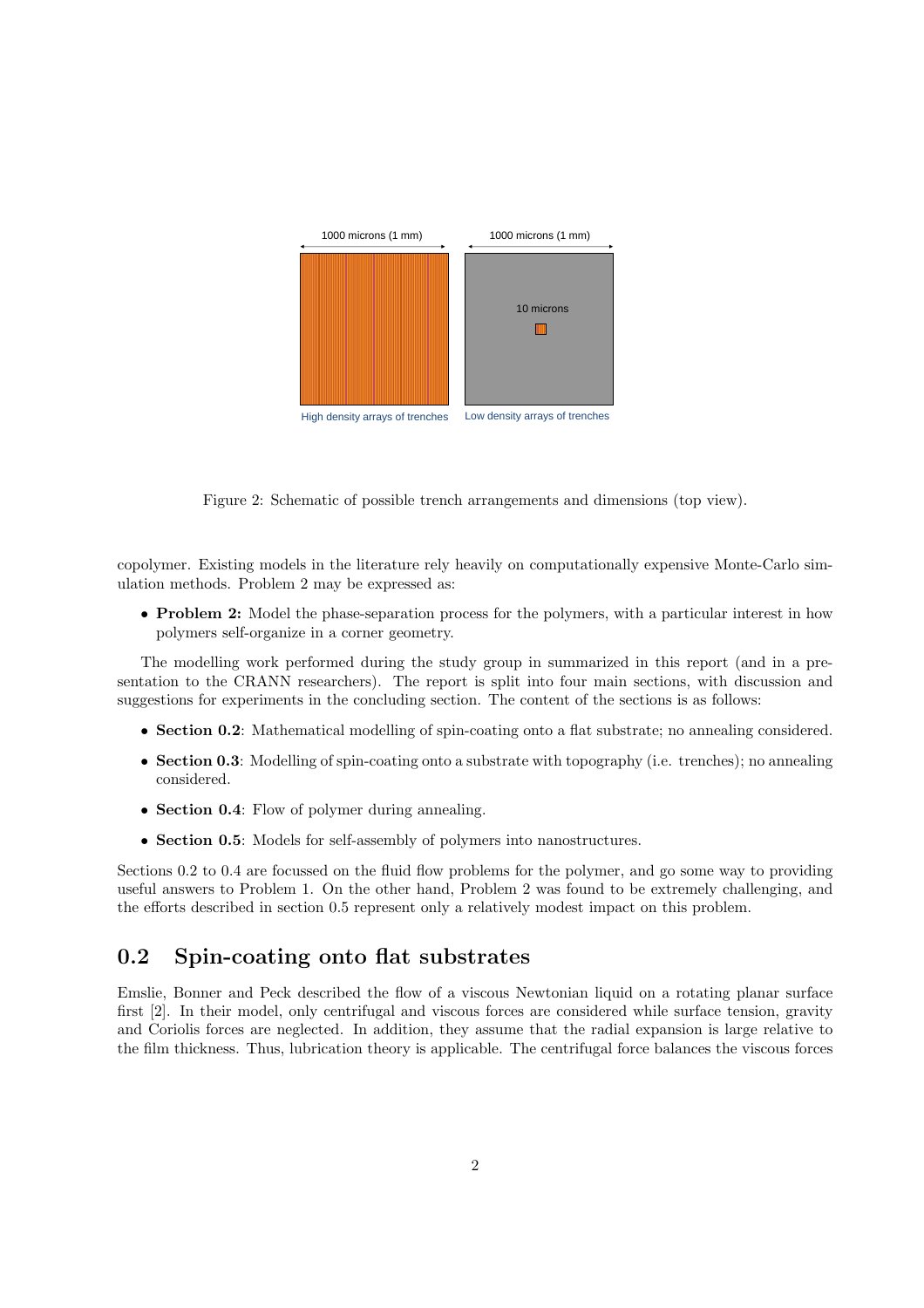

What is the effect on self-assembly when broad/narrow mesas/trenches are used? Design rules would be very useful…

Figure 3: Schematic of possible trench arrangements and dimensions (side view).

and the solution of the resulting hydrodynamic equation is a uniform film independent of the initial fluid profile. This model is not sufficient for the present study since it only describes the behaviour of a fluid, it does not account for solvent evaporation which is ultimately responsible for the final solid film thickness.

Meyerhofer [3] was the first to acknowledge the importance of evaporation in the spin-coating model. The approach he developed allows for evaporation of the solvent at the end of process and this leads to a solid film similar to the phenomenon investigated in the present study. The solution is valid for Newtonian fluids and approximately Newtonian fluid/particle mixtures.

Meyerhofer assumed the process could be approximated by two sub-processes, each of them lasting for about the same amount of time.

1. Evaporation is neglected for the initial stage and the film thins via flow. This initial stage ends when evaporation balances the flow. This occurs at the time:

$$
t_{1/2} = \left(\frac{1}{l_{1/2}^2} - \frac{1}{L_0^2}\right) \frac{3\mu}{4\rho\omega^2} , \qquad (1)
$$

where  $L_0$  represents the initial solvent height, defined as the liquid thickness obtained by removing all the solute,  $\omega/(2\pi)$  is the number of rotations per second,  $\mu$  denotes the dynamic viscosity and  $\rho$ is the density. At  $t_{1/2}$ , the solvent height,  $l_{1/2}$ , and the solute height, defined as the liquid thickness obtained by removing all the solvent,  $s_{1/2}$ , are:

$$
l_{1/2} = \left(\frac{3\mu E}{2\rho\omega^2}\right)^{1/3}, \quad s_{1/2} = \frac{S_0}{L_0} \left(\frac{3\mu E}{2\rho\omega^2}\right)^{1/3}, \tag{2}
$$

where  $S_0$  is the initial solute height and E denotes the evaporation rate.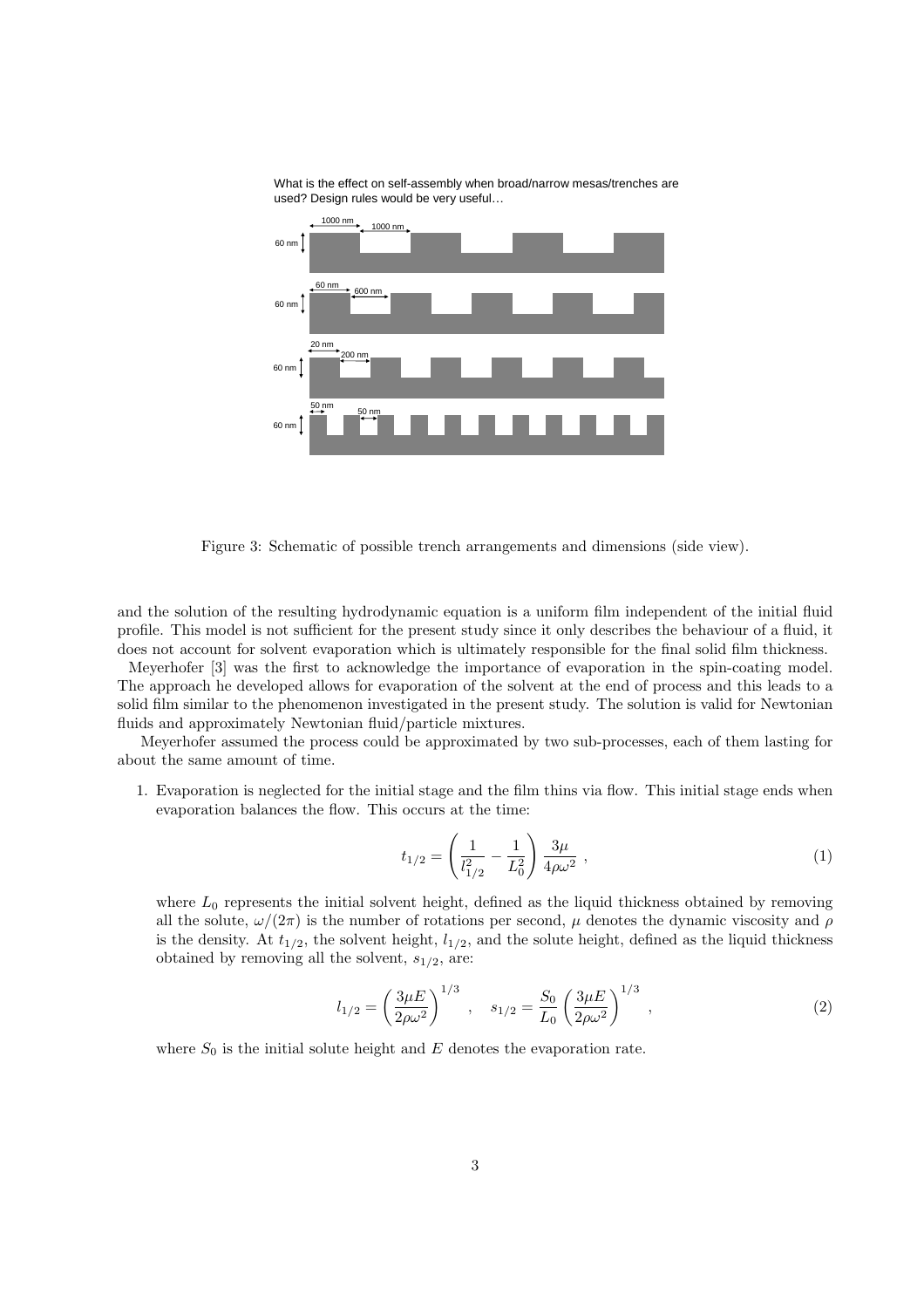

Figure 4: Spin-coating overview

2. During the final stage, the flow may be completely neglected and the film thins via evaporation. The process concludes at time  $t = t_f$ , when the solvent has been completely evaporated off. The remaining solute thickness,  $s_f$ , and the final time  $t_f$  may be calculated as:

$$
t_f = \frac{1}{E} \left( l_{1/2} + E t_{1/2} \right) , \qquad s_f = \frac{S_0}{L_0} \left( \frac{3 \mu E}{2 \rho \omega^2} \right)^{1/3} . \tag{3}
$$

While Meyerhofer gives a good approximation for the final film thickness, his assumption about the length of the two sub-processes is incorrect: during most of the process, flow and evaporation have the same order of magnitude, see Figure 5. Flow only dominates for a short period at the start of the process and evaporation only becomes the leading order process at the very end when solute concentration is high. Cregan and O' Brien [4] used perturbation theory to evaluate the length of each stage. They show that the initial stage lasts for  $\Delta t \sim (3\mu)/(2L_0^2 \rho \omega^2)$ . The flow dominates until the solvent thickness is:

$$
L \sim \left(\frac{3\mu E}{2\rho\omega^2}\right)^{1/3} \tag{4}
$$

The second relatively long stage lasts for  $\Delta t \sim [(3\mu)/(2\rho\omega^2 E^2)]^{1/3}$ . Evaporation only dominates during a very short time interval at the end  $\Delta t \sim (S_0/L_0)[(3\mu)/(2\rho\omega^2 E^2)]^{1/3}$ .

The asymptotic solution for the final solute thickness is identical to Meyerhofer's solution. The drying time however differs from Equation (1) and becomes:

$$
t_f^* = \frac{2\pi}{3\sqrt{3}} \left(\frac{3\mu}{2\rho\omega^2 E^2}\right)^{1/3} . \tag{5}
$$

This drying time is 10% to 20% shorter than the value calculated using Meyerhofer value.

The results presented in this section will be used in future work validate numerical results.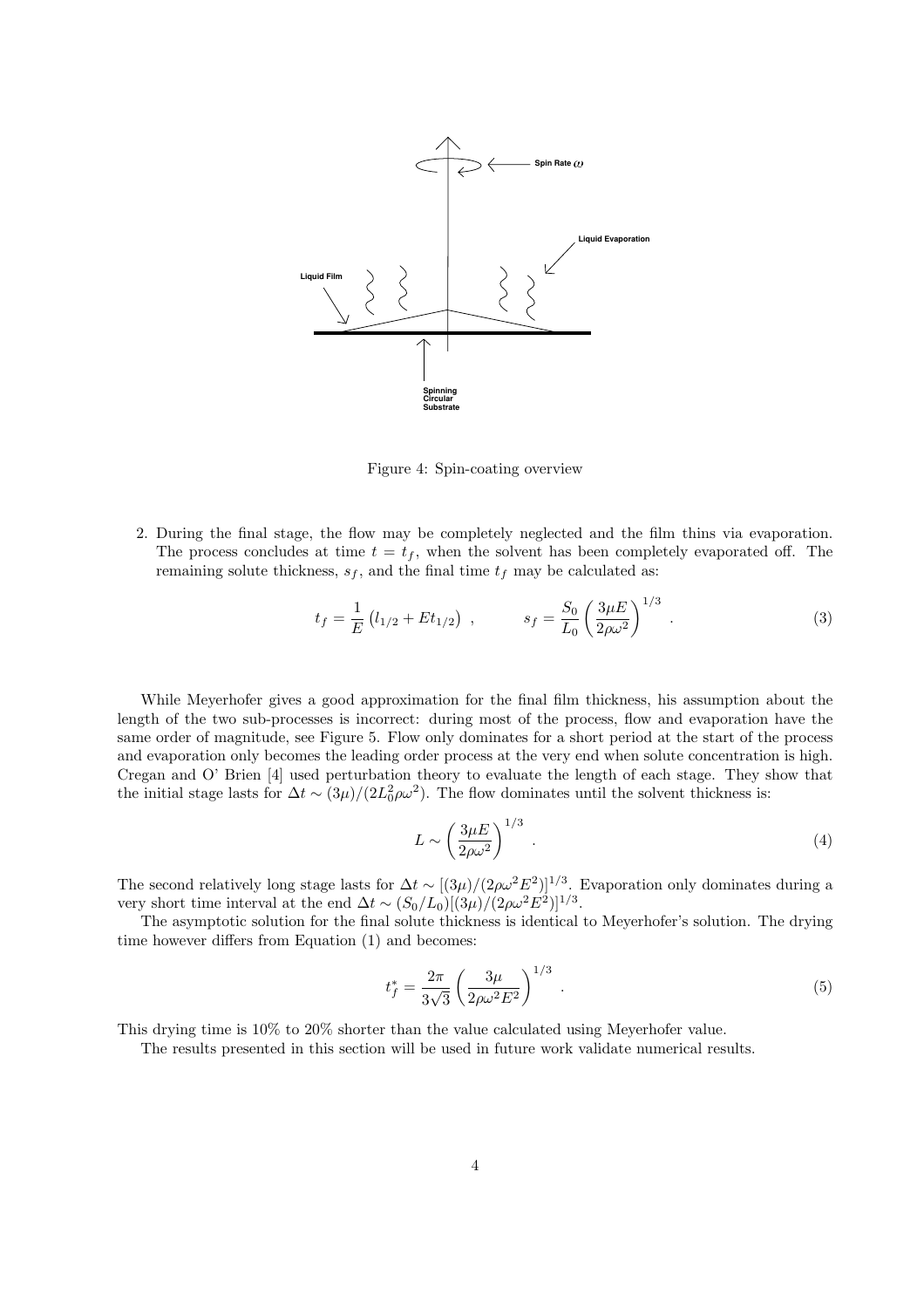#### **Meyerhofer time intervals**





Figure 5: Time comparisons

# 0.3 Model for spin-coating with topography

A model for the thin film flow over topography is derived using lubrication theory. Two complementary approaches to solving this equation are pursued: in Section 0.3.2 we examine a perturbation method valid for small topography, while Section 0.3.3 gives the description and results of computational solutions of the full equation.

### 0.3.1 Thin-film flow over topography



Figure 6: Definition of the typical geometry

The governing equation for the phenomenon will now be derived. A typical configuration is shown on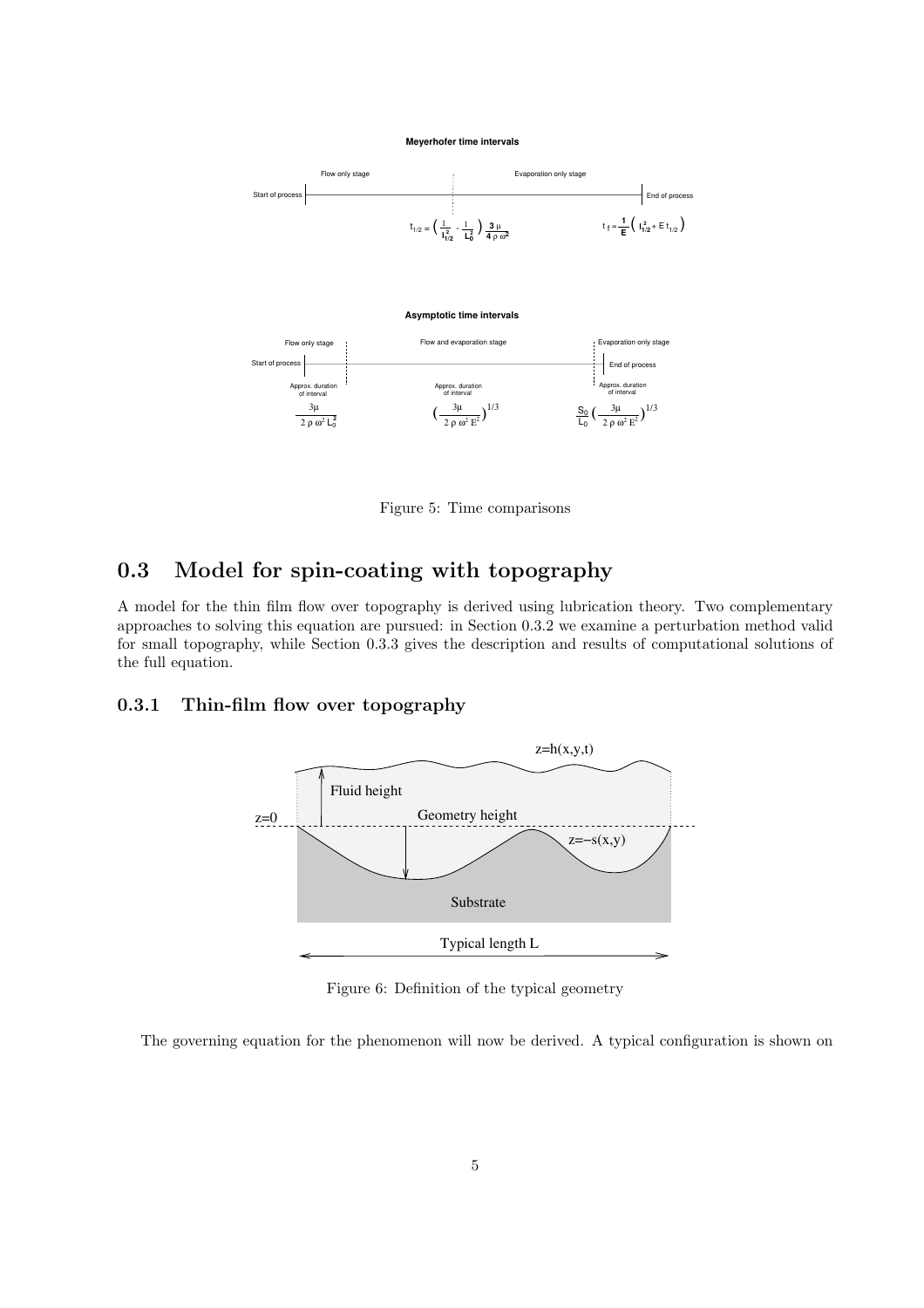Figure 6. A thin fluid layer flows over an irregular substrate: the level  $z = 0$  is defined by the highest point of the substrate and the fluid height above and below this reference level are denoted h and −s respectively. As many problems in Computational Fluid Dynamics, the equations governing the fluid flow are based on the Navier Stokes and continuity equations. Since the typical fluid height,  $h_0$ , is much smaller than the typical length L, there is no need to solve for the complete system, the Navier Stokes equations may be simplified using lubrication theory [5, 6]. This leads to the following equations for the components  $(u, v, w)$ of the velocity vector and the pressure  $p$  (see Nomenclature section for list of symbols):

$$
\mu \frac{\partial^2 u}{\partial z^2} = \frac{\partial p}{\partial x} + \rho \omega^2 x + \mathcal{O}\left(\epsilon^2, \epsilon^2 Re\right) ,\qquad (6)
$$

$$
\mu \frac{\partial^2 v}{\partial z^2} = \frac{\partial p}{\partial y} + \rho \omega^2 y + \mathcal{O}\left(\epsilon^2, \epsilon^2 Re\right) , \qquad (7)
$$

$$
\frac{\partial p}{\partial z} = -\rho g + \mathcal{O}\left(\epsilon^2, \epsilon^2 Re\right) ,\qquad (8)
$$

$$
0 = \frac{\partial u}{\partial x} + \frac{\partial v}{\partial y} + \frac{\partial w}{\partial z} , \qquad (9)
$$

where  $\epsilon = h_0/L$  is the aspect ratio of the flow and  $\epsilon^2 Re$  is the reduced Reynolds number. Both the density  $\rho$  and the dynamic viscosity  $\mu$  vary linearly with the composition of the fluid:

$$
\mu = \mu_0 (1 - c) + \mu_1 c
$$
,  $\rho = \rho_0 (1 - c) + \rho_1 c$ ,

and the quantities with the subscripts 0 and 1 denote the values for solvent and polymer respectively. The governing equations may be non-dimensionalised using the following scales:

$$
x = Lx'
$$
,  $y = Ly'$ ,  $z = h_0 z' = \epsilon Lz'$ ,  $\mu = \mu_0 \mu'$ ,  $\rho = \rho_0 \rho'$ ,  $u = Uu' = \frac{\epsilon^2 L^3 \rho \omega^2}{3\mu_0} u'$ ,  
\n $v = Uv'$ ,  $w = \epsilon Uw'$ ,  $t = \tau t' = \frac{L}{U}t'$ ,  $p = Pp' = \frac{3\mu_0 U}{\epsilon^2 L}p' = L^2 \rho \omega^2 p'$ ,  $E = \epsilon U E' = \frac{h_0^3 \rho \omega^2 E'}{3\mu_0}$ .

The pressure scale,  $P$ , is standard for lubrication theory. The velocity scale,  $U$ , is determined by the driving force of the flow, the centrifugal force  $\rho\omega^2(x, y)$ . The length scale, L, and the height scale,  $h_0$ , impose the velocity scale in the z direction,  $\epsilon U$ . The evaporation scale leads to the standard wetting scale. This leads to the wetting height:

$$
h_w = \left(\frac{3\mu_0 E}{\rho \omega^2}\right)^{1/3} \tag{10}
$$

 $\sim$ 

This height differs from the Meyerhofer value by a factor  $\sqrt[3]{}$ 2. This modification leads to a simpler governing equation but does not fundamentally change the results. Using the scaled parameters and dropping the primes immediately, these governing equations become:

$$
\mu \frac{\partial^2 u}{\partial z^2} = 3 \frac{\partial p}{\partial x} + 3\rho x + \mathcal{O}\left(\epsilon^2, \epsilon^2 Re\right) ,\qquad (11)
$$

$$
\mu \frac{\partial^2 v}{\partial z^2} = 3 \frac{\partial p}{\partial y} + 3\rho y + \mathcal{O}\left(\epsilon^2, \epsilon^2 Re\right) , \qquad (12)
$$

$$
\frac{\partial p}{\partial z} = -\rho \beta + \mathcal{O}\left(\epsilon^2, \epsilon^2 Re\right) , \qquad (13)
$$

$$
0 = \frac{\partial u}{\partial x} + \frac{\partial v}{\partial y} + \frac{\partial w}{\partial z} , \qquad (14)
$$

where

$$
\beta = \frac{\epsilon^3 \rho_0 g L^2}{3\mu_0 U} = \frac{\epsilon g}{L\omega^2} .
$$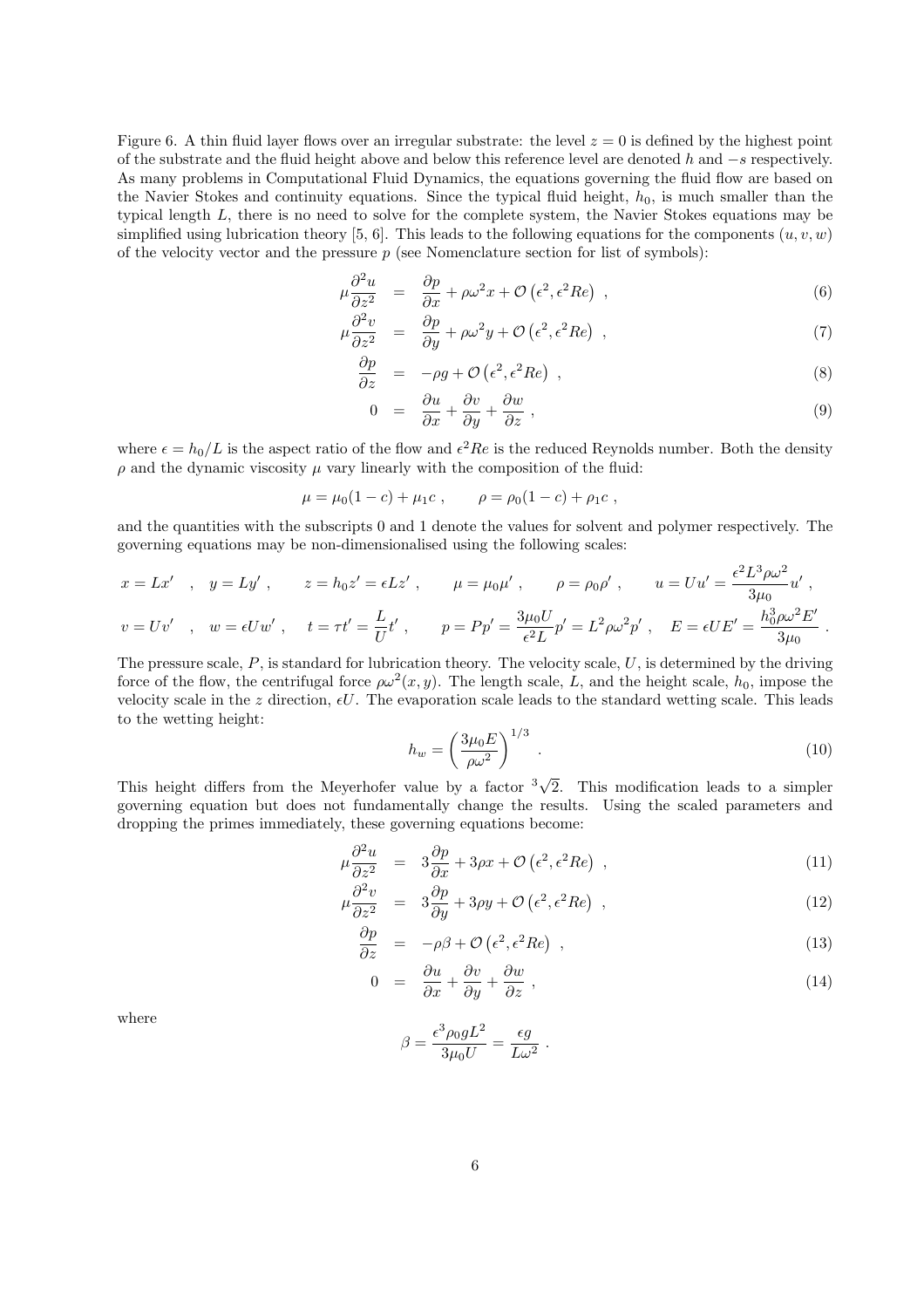The equations are solved using the following boundary conditions:

• No slip at the fluid-substrate interface:

$$
u(-s) = v(-s) = w(-s) = 0,
$$

• No shear stress at the air-fluid interface:

$$
\mu \frac{\partial u}{\partial x}\bigg|_{z=h} = \mu \frac{\partial v}{\partial y}\bigg|_{z=h} = 0,
$$

• Pressure jump at the air-fluid interface:

$$
p(h) = p_0 - \alpha \nabla^2 h = p_0 - \frac{\epsilon^3 \sigma}{3 \mu U} \nabla^2 h = p_0 - \frac{\epsilon \sigma}{\rho \omega^2 L^3} \nabla^2 h,
$$

• The standard kinematic condition, including the evaporation term, is also applied at the free surface:

$$
w(h) = \frac{\partial h}{\partial t} + u \frac{\partial h}{\partial x} + v \frac{\partial h}{\partial y} + E.
$$

A straightforward integration of Equations (11–13) provides expressions for the pressure and velocities. Integrating the continuity equation (14) across the fluid layer with respect to the kinematic condition leads to the mass balance:

$$
\frac{\partial h}{\partial t} + \frac{\partial}{\partial x} \left( \int_{-s}^{h} u dz \right) + \frac{\partial}{\partial y} \left( \int_{-s}^{h} v dz \right) = \frac{\partial h}{\partial t} + \frac{\partial Q^{x}}{\partial x} + \frac{\partial Q^{y}}{\partial y} = -E \tag{15}
$$

where  $Q^x$  and  $Q^y$  denote the fluxes in the x and y directions respectively,

$$
Q^{x} = (h+s)^{3} \left[ \frac{\alpha}{\mu} \left( \frac{\partial^{3} h}{\partial x^{3}} + \frac{\partial^{3} h}{\partial x \partial y^{2}} \right) - \frac{\beta \rho}{\mu} \frac{\partial h}{\partial x} + \frac{\rho x}{\mu} \right]
$$
  

$$
Q^{x} = (h+s)^{3} \left[ \frac{\alpha}{\mu} \left( \frac{\partial^{3} h}{\partial x^{2} \partial y} + \frac{\partial^{3} h}{\partial y^{3}} \right) - \frac{\beta \rho}{\mu} \frac{\partial h}{\partial y} + \frac{\rho y}{\mu} \right]
$$

The governing equation (15) may then be written as:

$$
\frac{\partial h}{\partial t} + \nabla \cdot \left[ \frac{(h+s)^3}{\mu} \left( \alpha \nabla (\nabla^2 h) - \beta \rho \nabla h \right) \right] + \nabla \cdot \left( \frac{\rho r (h+s)^3}{\mu} \mathbf{e_r} \right) = -E. \tag{16}
$$

If the density and viscosity are constant, this equation becomes:

$$
\frac{\partial h}{\partial t} + \nabla \cdot \left[ (h+s)^3 \left( \alpha \nabla (\nabla^2 h) - \beta \nabla h \right) \right] + \nabla \cdot \left( r(h+s)^3 \mathbf{e}_r \right) = -E. \tag{17}
$$

These governing equations are typical for thin film flows over a surface with a varying topography. The steady-state version of Equation (17) is derived for a gravity driven flow over topography in [7]. Time dependent versions of (17) is found for a general driving force in [8] and in the spin coating context in [9]. The gravity driven version of (16) over a flat surface may be found in [10]. In the present study, the standard Equation (16) governing fluid height is coupled with another equation governing the solute concentration  $c$ . This equation is a straightforward extension of Equation (16):

$$
\frac{\partial (ch)}{\partial t} + \nabla \cdot (c\mathbf{Q}) = 0 \tag{18}
$$

where  $\mathbf{Q} = (Q_x, Q_y)$  are the the fluxes defined above.

The model is now complete and the equations will be solved, first using a perturbation method and then numerically.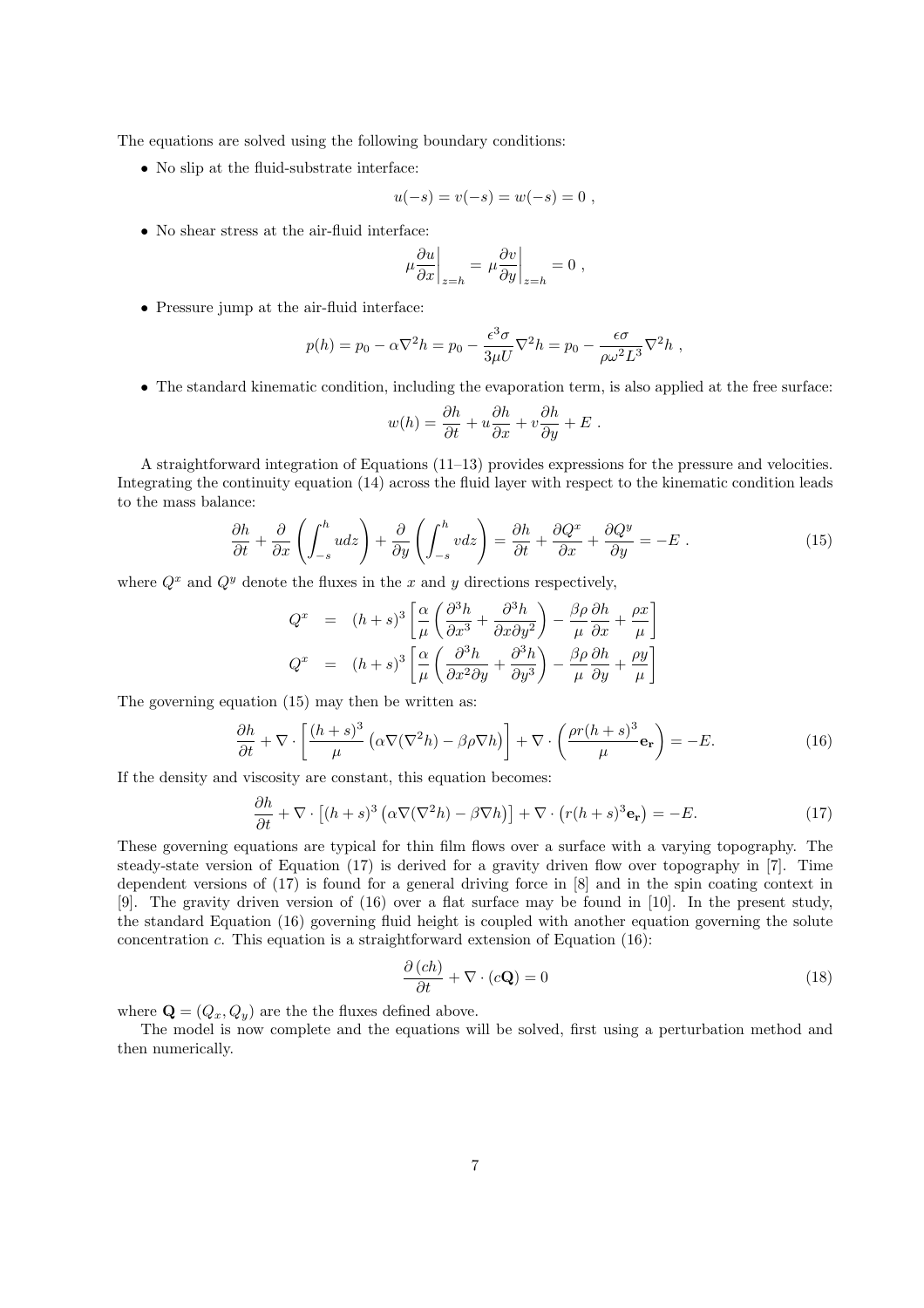#### 0.3.2 Perturbation approach

If the surface topography is small compared to the fluid thickness, the film height  $h$  is dominated by a spatially-independent term  $h_0(t)$ , and the first order perturbation term  $h_1(x, y)$  is time independent. We may seek a solution of Equation (17) in the form of a regular perturbation series:

$$
h(\mathbf{x}, \mathbf{y}, t) = h_0(t) + \delta h_1(\mathbf{x}, \mathbf{y}) + \dots
$$
\n(19)

The small parameter  $\delta$  represents the size of the topography scale compared to the spatially-independent film height  $h_0(t)$ . At the end of the process  $h_0 = 0$  and the first order perturbation  $h_1$  and its spatial derivatives vanish at infinity. The first term in the corresponding series for the topography s is therefore of order  $\delta$ :

$$
s(\mathbf{x}) = \delta s_1(\mathbf{x}) + \dots \tag{20}
$$

Combining Equations (17) and (19) provides the leading order film height equation:

$$
\frac{dh_0}{dt} = -2h_0^3 - 1.\tag{21}
$$

The corresponding first order film height equation is:

$$
6(h_1 + s_1) + 3\left[x\frac{\partial(h_1 + s_1)}{\partial x} + y\frac{\partial(h_1 + s_1)}{\partial y}\right] + \alpha h_0 \left[\frac{\partial^4 h_1}{\partial x^4} + 2\frac{\partial^4 h_1}{\partial x^2 y^2} + \frac{\partial^4 h_1}{\partial y^4}\right] - \beta h_0 \left[\frac{\partial^2 h_1}{\partial x^2} + \frac{\partial^2 h_1}{\partial y^2}\right] = 0. \tag{22}
$$

To check the consistency between the perturbation method and the numerical method, we will compute the first order scaled fluid thickness  $h_1$  with some simplifications using the Green function method, see Appendix .1.

- The last term in (22) is neglected because it results from pressure due to fluid thickness which is negligible in comparison to the centrifugal effect.
- The first term which does not include derivatives is also neglected as it is much smaller than the other terms - this can be easily seen a posteriori.
- We will look at radially symmetric topographies. To approximately solve for  $h_1$  with these topographies, we will temporally change to polar coordinates and define  $r$  to be the scaled radial distance from the centre of rotation.

Making the coordinate change and assuming we are looking for a solution in the region of  $r = 1$ , Equation (22) simplifies to:

$$
(\alpha h_0/3) \frac{d^3 h_1(r)}{dr^3} + h_1(r) = -s_1.
$$
\n(23)

The Green function  $q$  associated with  $(23)$  satisfies the equation:

$$
(\alpha h_0/3) \frac{d^3 g(r - r_0)}{dr^3} + g(r - r_0) = \delta(r - r_0). \tag{24}
$$

The Green function may then be written as:

$$
g(r - r_0) = \begin{cases} \frac{2}{3} \left(\frac{3}{\alpha h_0}\right)^{1/3} \exp\left[\frac{1}{2} \left(\frac{3}{\alpha h_0}\right)^{1/3} (r - r_0)\right] \cos\left[\frac{\sqrt{3}}{2} \left(\frac{3}{\alpha h_0}\right)^{1/3} (r - r_0) + \frac{\pi}{3}\right] & r < r_0\\ \frac{1}{3} \left(\frac{3}{\alpha h_0}\right)^{1/3} \exp\left[-\left(\frac{3}{\alpha h_0}\right)^{1/3} (r - r_0)\right] & r > r_0. \end{cases}
$$
(25)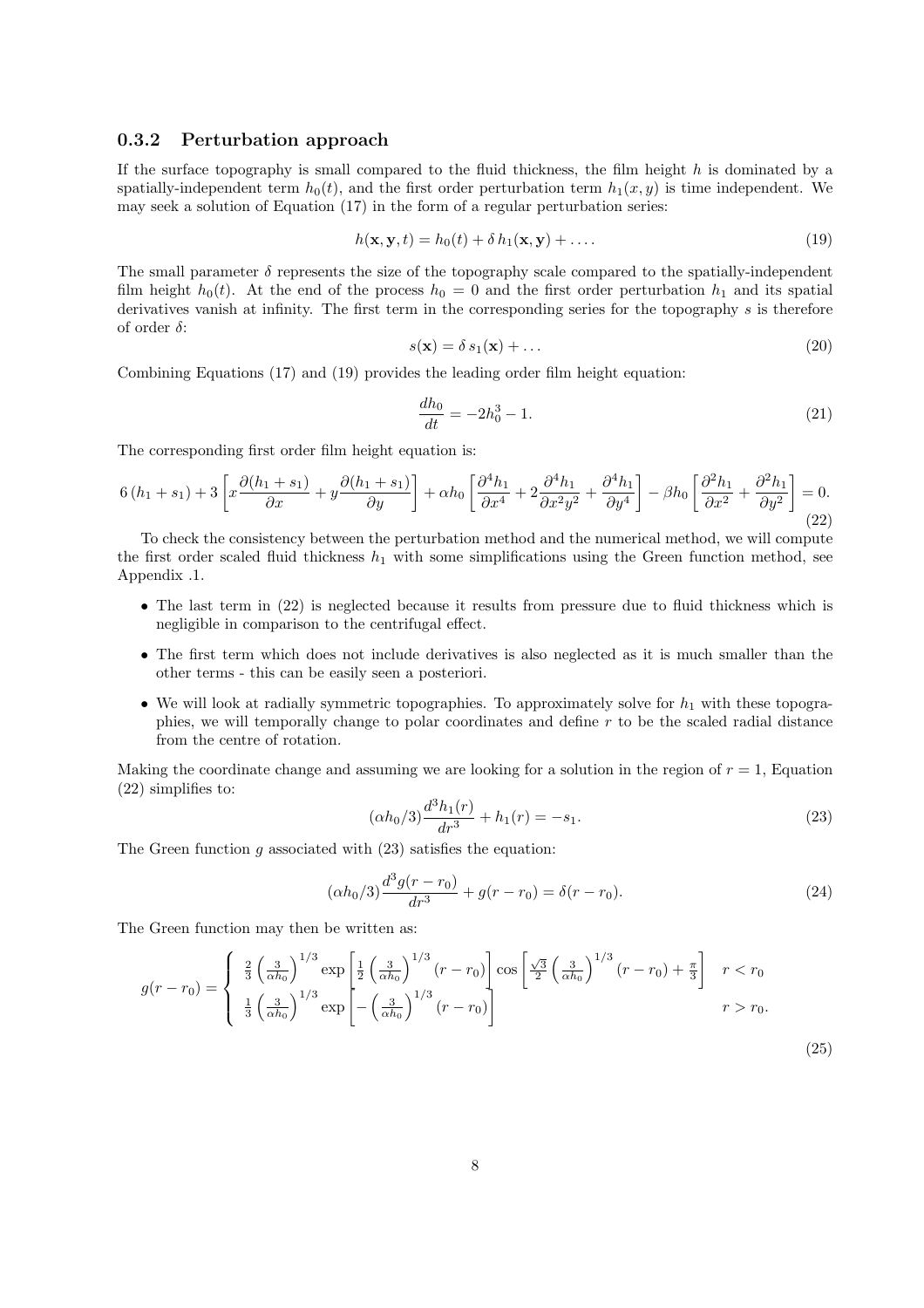Using the Green function, the first order perturbation may be expressed as:

$$
h_1(r) = -\int_{-\infty}^{\infty} s_1(r_0)g(r - r_0)dr_0.
$$
 (26)

In most cases, the integral in Equation (26) may only be calculated numerically or lead to rather complex expressions. A simple analytical solution may however be found for a step of one unit at  $r = 1$  ( $\delta H$  in dimensional units)

$$
s_1(r) = \begin{cases} 1 & r < 1 \\ 0 & r > 1. \end{cases}
$$
 (27)

Inserting this into Equation (26) leads to

$$
h_1(r) = \begin{cases} \frac{2}{3} \exp\left[\frac{1}{2} \left(\frac{3}{\alpha h_0}\right)^{1/3} (r-1)\right] \cos\left[\frac{\sqrt{3}}{2} \left(\frac{3}{\alpha h_0}\right)^{1/3} (r-1)\right] - 1 & r < 1\\ -\frac{1}{3} \exp\left[-\left(\frac{3}{\alpha h_0}\right)^{1/3} (r-1)\right] & r > 1. \end{cases}
$$
(28)

This curve may be seen on Figure 7. As could be expected, the fluid surface is mainly perturbed for  $0.7 \le r \le 1.1$  and a hump typical of thin films with high surface tension forms before the step. Very quickly, the fluid height on either side is constant with its value imposed by the underlying topography,  $h_1 = -1$  to the left of the step and  $h_1 = 0$  to the right.



Figure 7: First order perturbation for a step at  $r = 1$ 

The topography described here leads to an analytical solution. There is no simple analytical solution for all the other cases studied in the report. In the following, when using the Green function method, the integral (26) will be evaluated numerically. However, according to the values of the Green function, the perturbation should extend over a length similar to that seen in Figure 7 even for the series of small trenches considered in the following sections.

The solution provided by this method is not valid all the time, it describes a radially symmetric geometry. When considering the typical cases suggested by CRANN, comparison may only be performed at specific locations, as will be performed in the following.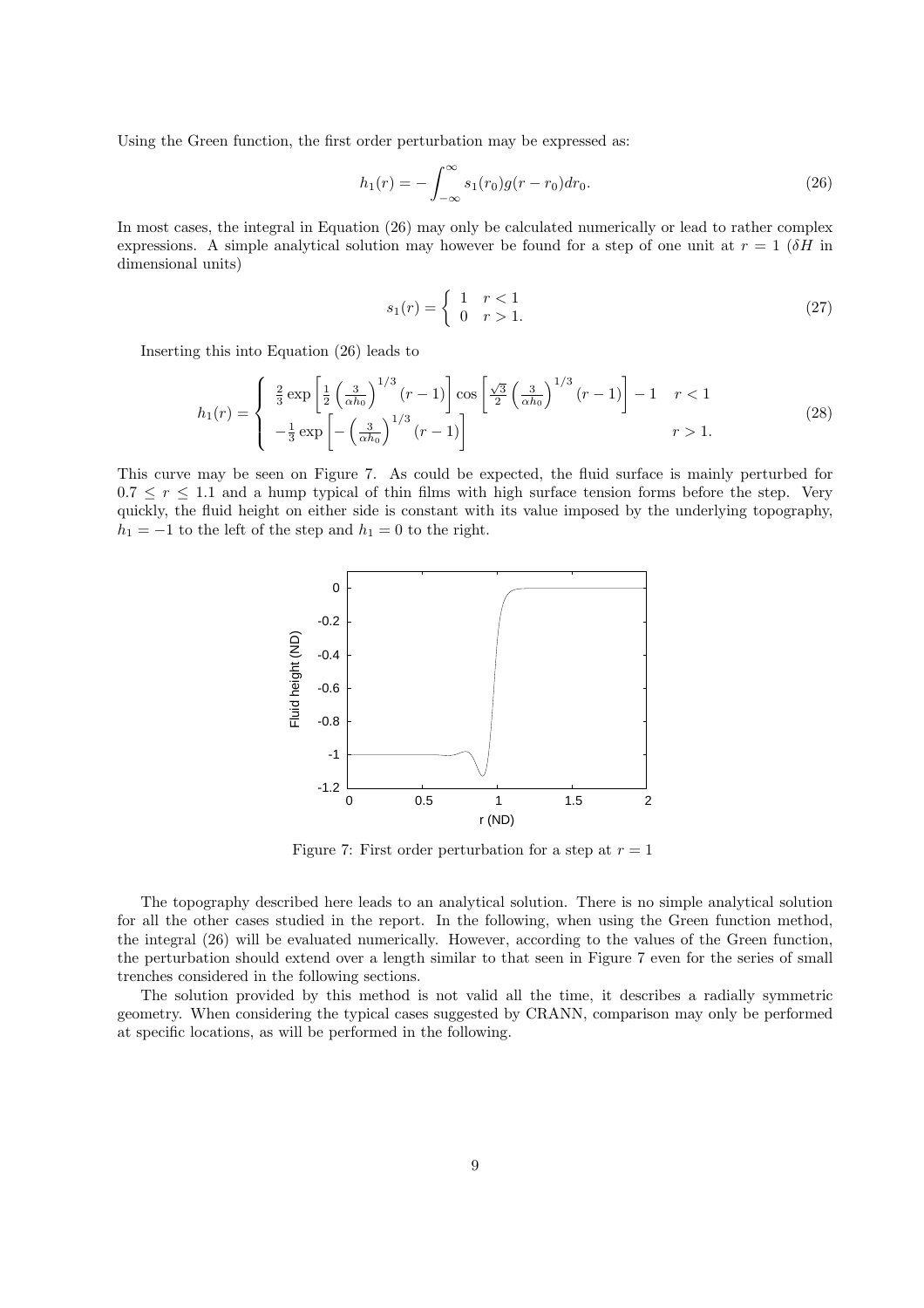#### 0.3.3 Numerical solution of full equations

The system will now be solved numerically over the surface  $[x_{min}; x_{max}][y_{min}; y_{max}]$ , using a standard numerical method. The system rotates around  $(0, 0)$ . The fluid height, h, and the concentration, c, are calculated on equally spaced points numbered from 0 to  $n_x$  and 0 to  $n_y$ , including the boundaries, separated by the space steps  $\Delta x$  and  $\Delta y$ . The simulation time  $t_m$  is divided in  $n_t$  time steps denoted  $\Delta t = t_m/n_t$ . The fluid height and concentration at  $x = x_{min} + i\Delta x$ ,  $y = y_{min} + j\Delta y$  and  $t = k\Delta t$  are denoted  $h_{i,j}^k$  and  $c_{i,j}^k$  respectively.

#### Numerical scheme

A typical numerical scheme in conservative form for the governing Equations (17) and (18) may be written:

$$
h_{i,j}^{k+1} = h_{i,j}^k - \frac{\Delta t}{\Delta x} \left( Q_{i+1/2,j}^x - Q_{i-1/2,j}^x \right) - \frac{\Delta t}{\Delta y} \left( Q_{i,j+1/2}^y - Q_{i,j-1/2}^y \right) - E \Delta t ,
$$
\n
$$
c_{i,j}^{k+1} = \frac{1}{h_{i,j}^{k+1}} \left[ c_{i,j}^k h_{i,j}^k - \frac{\Delta t}{\Delta x} \left( c_{i+1/2,j}^k Q_{i+1/2,j}^x - c_{i-1/2,j}^k Q_{i-1/2,j}^x \right) - \frac{\Delta t}{\Delta y} \left( c_{i,j+1/2}^k Q_{i,j+1/2}^y - c_{i,j-1/2}^k Q_{i,j-1/2}^y \right) \right],
$$
\n(30)

where  $W_{i+1/2,j}$  represents the value of W at  $x = x_{min} + (i + 1/2)\Delta x$ ,  $y = y_{min} + j\Delta y$ .

Since the fluxes are non linear, calculating all terms implicitly is not possible. An alternative is presented in [11] for a one dimensional domain: the derivatives of the film height are evaluated at time  $t = (k+1)\Delta t$ and all the other terms are calculated explicitly at time  $t = k\Delta t$ . Solving for the fluid height at time  $(k + 1)\Delta t$  requires the inversion of a penta-diagonal matrix that may be performed easily using a LU algorithm. The generalization to a two dimensional space would require the inversion of a broadly banded matrix. An alternative method is to replace the semi implicit scheme by an Alternative Direction Implicit (ADI) scheme, or Peaceman-Rachford non-homogeneous scheme [12, 13]. The time step is then divided into two equal parts: when  $t \in [k, k+1/2] \Delta t$  the flux is evaluated implicitly in the x direction and explicitly in the y direction; during  $t \in [k+1/2, k+1]\Delta t$  the flux is evaluated explicitly in the x direction and implicitly in the  $y$  direction. The cross derivatives terms could be calculated implicitly but they would add non penta-diagonal terms to the matrix. If the cross terms are evaluated explicitly, the film height may be determined by inverting two penta-diagonal matrices during each time step.

#### Results with constant concentration

The fluid layer will now be simulated with a constant concentration using the values detailed in the Nomenclature section. For the aspect ratio  $\epsilon = 0.0025$ , the wetting height and the non-dimensional parameters may be estimated as

$$
h_w = 3.72 \cdot 10^{-6} m \ , \quad \alpha = 2 \cdot 10^{-4} \ , \quad \beta = 1.5 \cdot 10^{-4} \ .
$$

The parameters  $\alpha$  and  $\beta$  are nearly equal. The first order derivative of the height being generally of significantly lower magnitude than the third order derivative, this leads to

$$
|\beta \nabla h| \ll |\alpha \nabla (\nabla^2 h)|.
$$

Consequently, the gravity term  $|\beta \nabla h|$  may be neglected in the governing equation. The following simulations are performed over a surface. However, for practical reasons, all of the curves presented here are cross sections: this makes comparisons between the various results much easier.

The evolution of the fluid layer is first studied over a single infinitely long trench of depth 0.02 and located between  $1 \leq x \leq 1.5$ . At  $t = 0$ , the fluid layer is initialised at 100 times the wetting height. The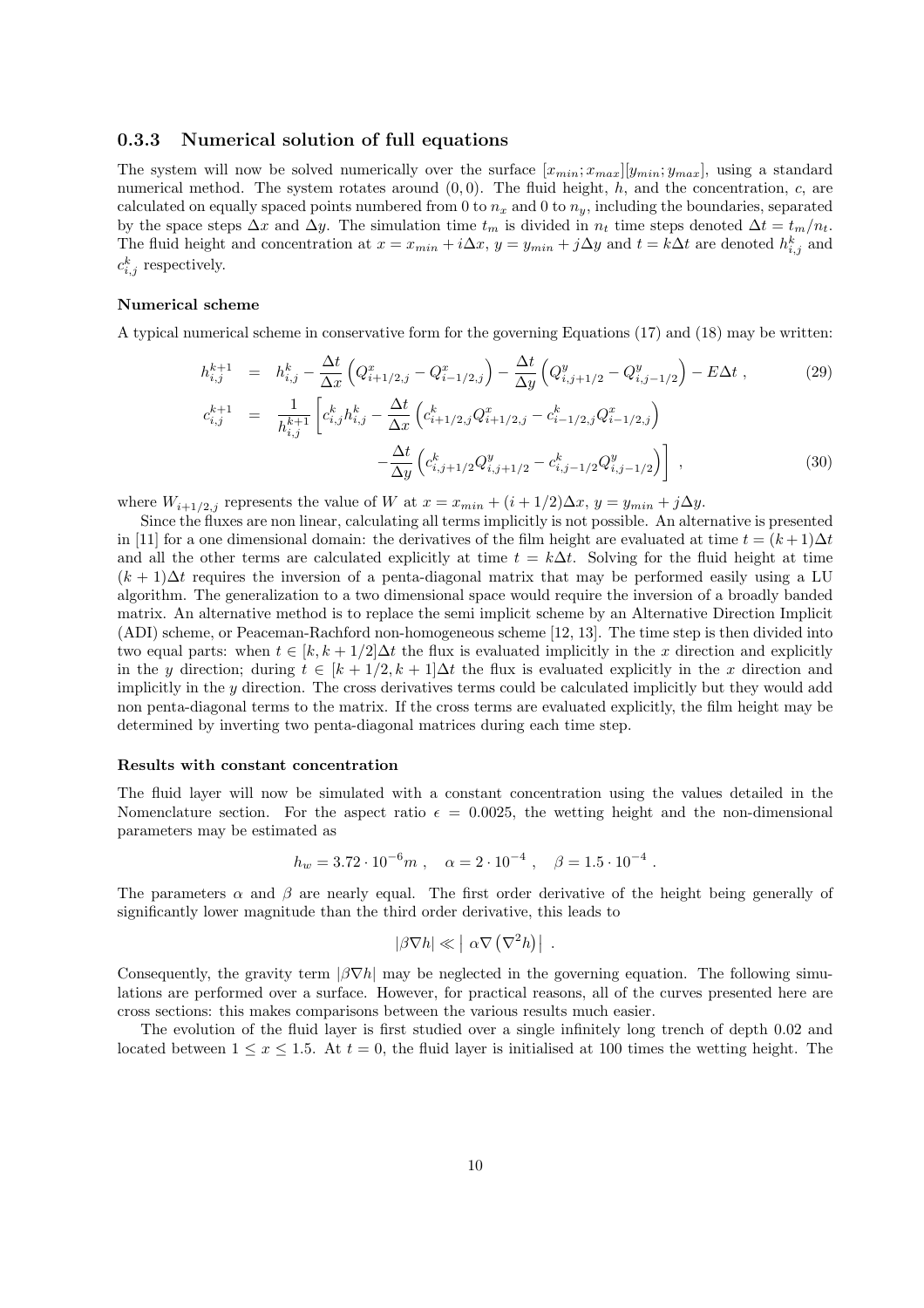

Figure 8: Fluid surface shape over the trench

trench affects the surface of the fluid right from the start. Very quickly, two humps appear on either side of the trench, due to the effects of surface tension and higher fluid velocity in the trench as may be seen on Figure 8. This shape remains approximately constant over time but remains small compared to the average height over the surface during most of the simulation. This solution may be compared around  $y \sim 0$ with the radially symmetric solution calculated using the Green function. The first order perturbations calculated with both methods compare well as may be seen on Figure 8 and this validates the numerical scheme.



Figure 9: Evolution of the height over the surface

Except for the small oscillations above the trench, the fluid layer is flat. The evolution of the height is shown in Figure 9. The fluid height is compared with the amount of fluid evaporated and a comparison with the analytical results calculated using Equation (21). The numerical and analytical curves are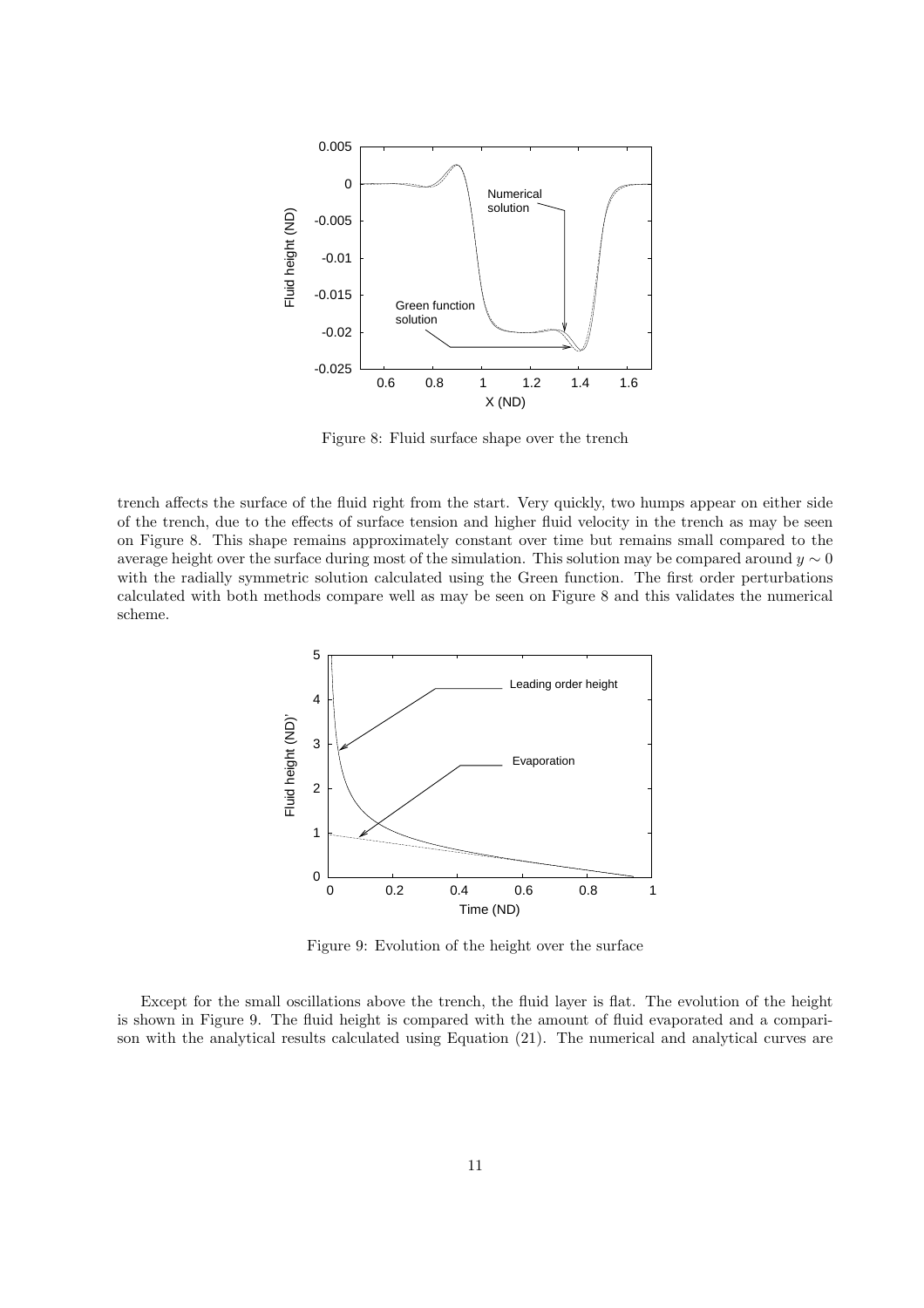

Figure 10: Final fluid shape over the trench

indistinguishable for the entire simulation. This again validates the numerical scheme developed. The curve labelled 'evaporation' shows the amount of fluid evaporated during the process. At the start of the simulation, until  $t \sim 0.01$ . Flow and evaporation are of similar order of magnitude for  $0.01 \le t \le 0.4$ and evaporation dominates afterwards. This description does not really fit with the model developed by Meyerhofer [3] but is consistent with the study conducted by Cregan and O'Brien [4] but the times they calculate may not be compared since they consider a fluid solute mixture.

Figure 10 shows the fluid layer at the end of the simulation. At this stage, fluid disappears from the surface. The complete layer is shown on Figure 10a and a close up around the trench is shown on Figure 10b. The fluid thickness has not been significantly affected over the entire simulation. This could however change if the simulation was extended. However, the process is no longer realistic at this stage: in practice,the polymer dissolved in the fluid may not evaporate and a minimum height of fluid should always remain. The complete equation (16) coupled with the concentration equation (18) will prevent this inconsistency. This will not be performed in this report. However, the final polymer height could be approximated by the product of height and initial concentration when the wetting height is reached away from the perturbation.

The fluid height is now studied for a set of trenches shown on Figure 11: the distances are nondimensionalised but they correspond to 240nm wide trenches separated by 240nm and 60nm deep. These topography variations are only located around  $x = 1$  but the oscillation created on the fluid surface is considerably wider—compare the horizontal scales of Figure 11 and Figure 12. This perturbation is the same order of magnitude as the perturbation created with the previous geometry. Here again, the numerical solution compares extremely well with the analytical solution calculated using the Green function of Equation (26).

Finally, Figures 13 and 14 show the fluid layer at the end of the simulation when the fluid disappears. The layer becomes zero ahead of the trenches. The oscillations above the trenches, see Figure 13b, are present during the entire simulation but may only be noticed when the fluid layer is extremely thin because of their very small amplitude. However, as already mentioned, the model may no longer be valid at this point and the concentration equation (18) must also be solved numerically. This will be investigated in a further study.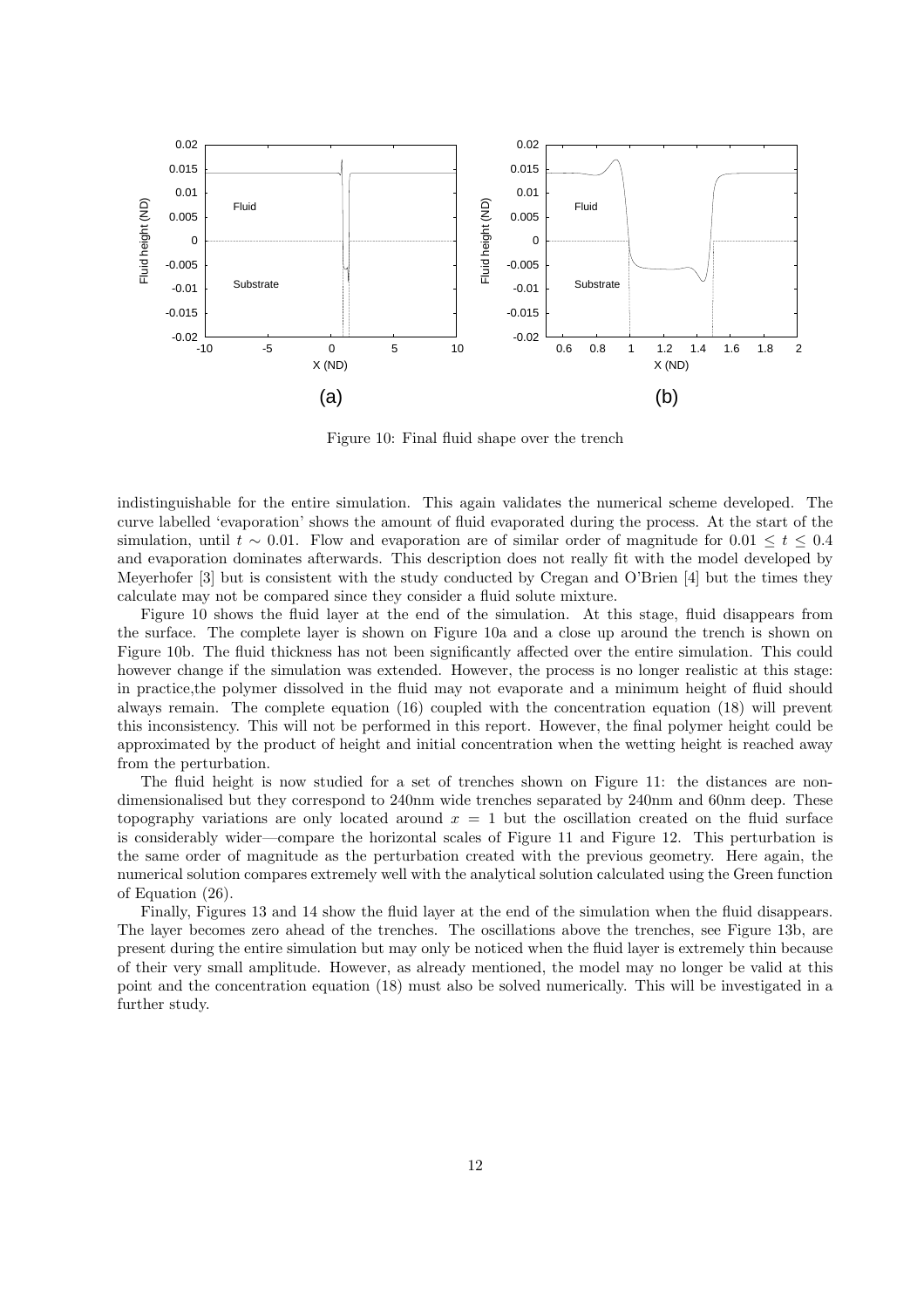

Figure 11: Geometry of the trenches



Figure 12: Fluid surface shape over the set of trenches

# 0.4 Flow during annealing

It is clear from the results of section 0.3 that the detailed profile of the polymer following spin-coating onto a surface with topography (but before annealing) is rather complicated. One of the challenges posed by CRANN researchers is to find a set of design rules for high-density mesa/trench configurations (with spincoating parameters) which lead to perfect filling of trenches. In this section we therefore assume that the dry polymer is simply conformal with the topography (i.e. the same height of polymer is deposited on all meass and into all trenches). In light of the results of section 0.3 this may be a rather crude approximation, as the local variations in polymer height (as depicted in Figure 12, say) may be up to approximately 10% of the total height. Nevertheless, it is possible to derive some simple design rules using this assumption, and we can directly compare with experimental results.

We begin by assuming that the spin-coating process deposits a layer of polymer of uniform height  $h_{\text{dry}}$ (e.g., the quantity  $s_f$  from equation (2)) on top of all mesas and all trenches. The main question of this section is: how does this polymer move during the annealing process? An answer to this question is needed in order to determine how much polymer eventually resides in the trenches, and how much remains on the mesas. Again, a complete model of the flow during annealing was outside the scope of the study group,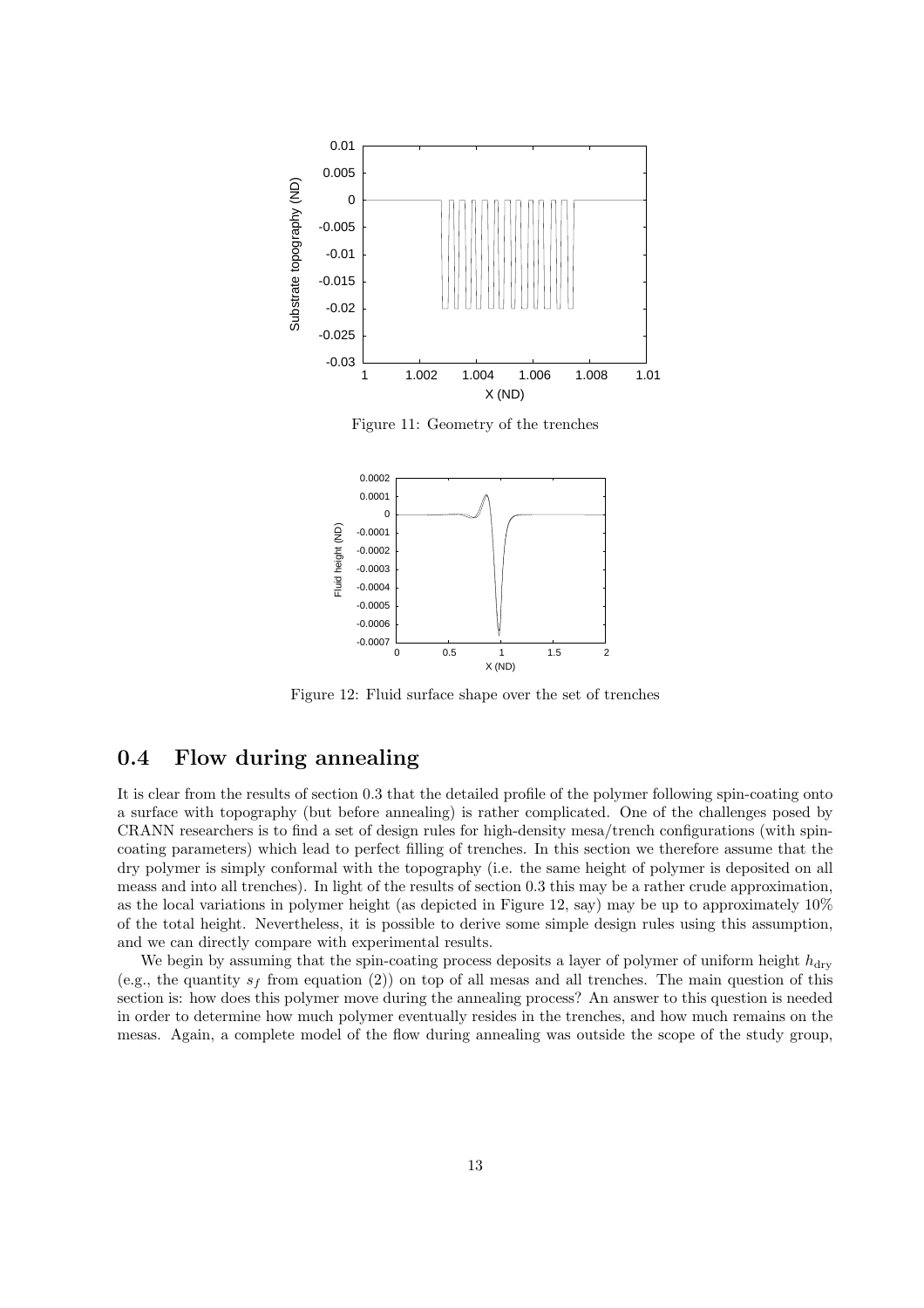

Figure 13: Final fluid layer over the set of trenches (1-2)



Figure 14: Final fluid layer over the set of trenches (3)

but we noted that if the annealing is sufficiently long, all models would predict that the polymer surface would become as flat as possible.

Figure 15 shows the two extreme scenarios we considered. If no flow of polymer occurs during the anneal process, then there will be a polymer depth of exactly  $h_{\text{dry}}$  everywhere, and in particular the depth in each trench is  $h_{\text{dry}}$ . On the other hand, if the molten (or glassy) polymer flows easily during the annealing, then after a sufficiently long time all polymer should be in the trenches (as in bottom part of Figure 15). Conservation of polymer mass then implies a simple relationship between the polymer in-trench depth in both cases. Now if we are looking at a high density array of trenches (periodic in one direction) with trench width w and mesa width m, then the arguments above imply a lower bound  $h_{\text{low}}$  and and upper bound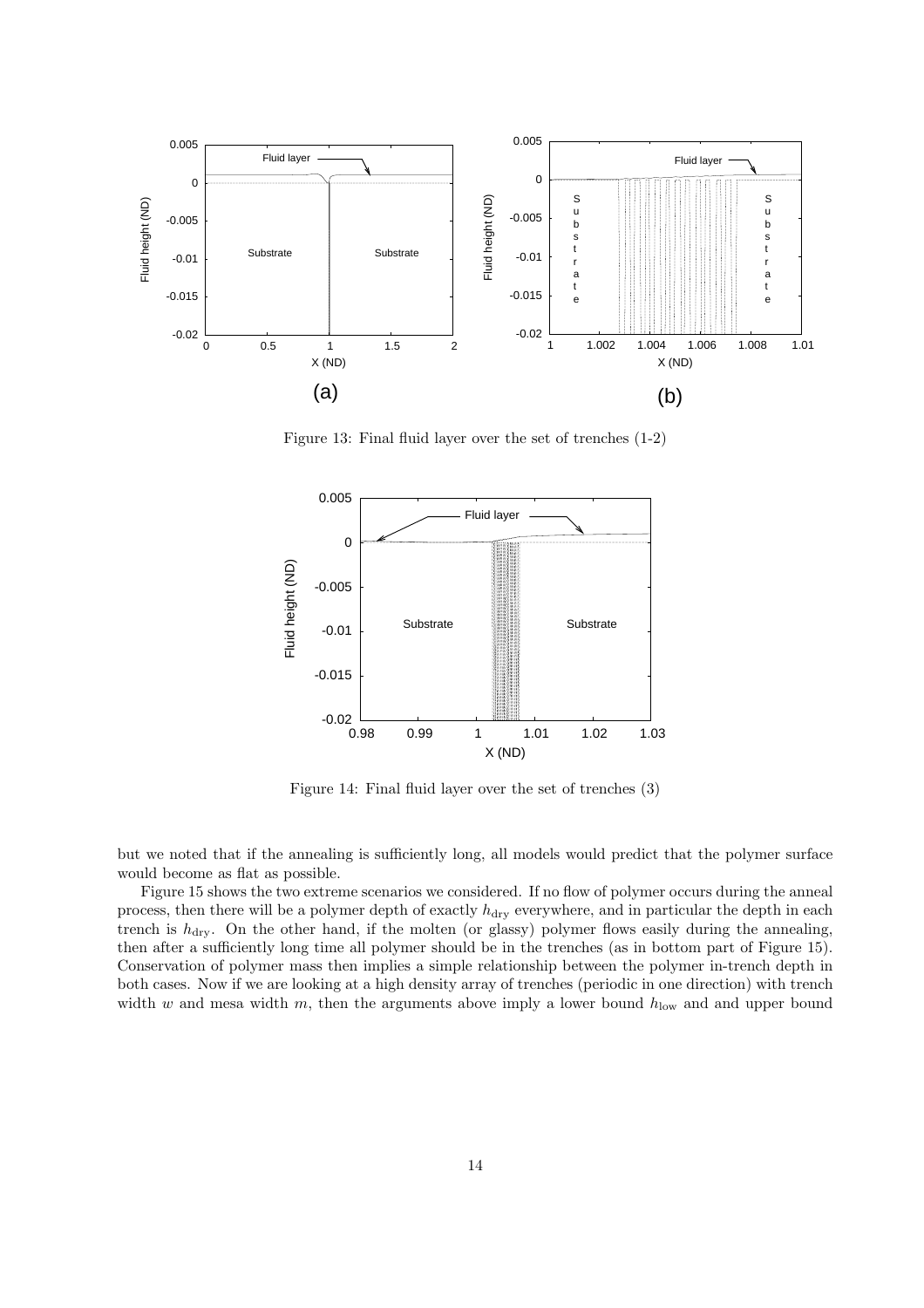

Figure 15: Limiting cases for flow under annealing. Top: no flow during anneal leaves polymer of constant depth on all mesas and in trenches: this gives a lower bound for the amount of polymer in a trench. Bottom: upper bound for depth of fill is given by the situation where all polymer from the local mesa flows into the trench.

 $h_{\text{max}}$  on the depth of polymer in each trench given by:

$$
h_{\text{low}} = h_{\text{dry}}; \qquad h_{\text{max}} = h_{\text{dry}} \frac{w + m}{w}, \tag{31}
$$

where m is the total mesa width between each trench, and w is the trench width. Figure 16 shows a comparison of these bounds with experimentally measured polymer depths for various mesa/trench configurations [14, 15]. The theoretical bounds bracket the measured value in the majority of cases, but for several of the most-filled cases the bounds are violated. It is noteworthy that these cases correspond to the highest initial polymer concentrations, and we hypothesize that the formula used for the height  $h_{\text{dry}}$ may not be applicable here, perhaps because of nonlinear dependence of the viscosity upon concentration. If this explanation is correct, it would be most easily verified by experimentally measuring the polymer height on a flat surface to test the formula for  $h_{\text{dry}}$ : this suggested experiment (and others) are described in section 0.6 below.

# 0.5 Pattern formation due to self-assembly of polymers

Following a study of the existing literature on Monte-Carlo modelling of the self-assembly process, it became clear that full numerical simulation of the equations requires extensive computational resources. For the purposes of the study group, we therefore restricted our attention to two toy models which exhibit patternformation phenomena which bear at least some superficial resemblance to the actual complex process of diblock copolymer self-assembly. A particular focus of interest for CRANN is the problem of creating polymer patterns which can bend around corners without incurring defects. A coarse-grained model based on an extended Cahn-Hilliard approach is solved numerically in section 0.5.1, but the numerical solution breaks down when we attempt to apply to corner geometries. An independent mesocopic Monte-Carlo model was also developed, and its results are described in section 0.5.2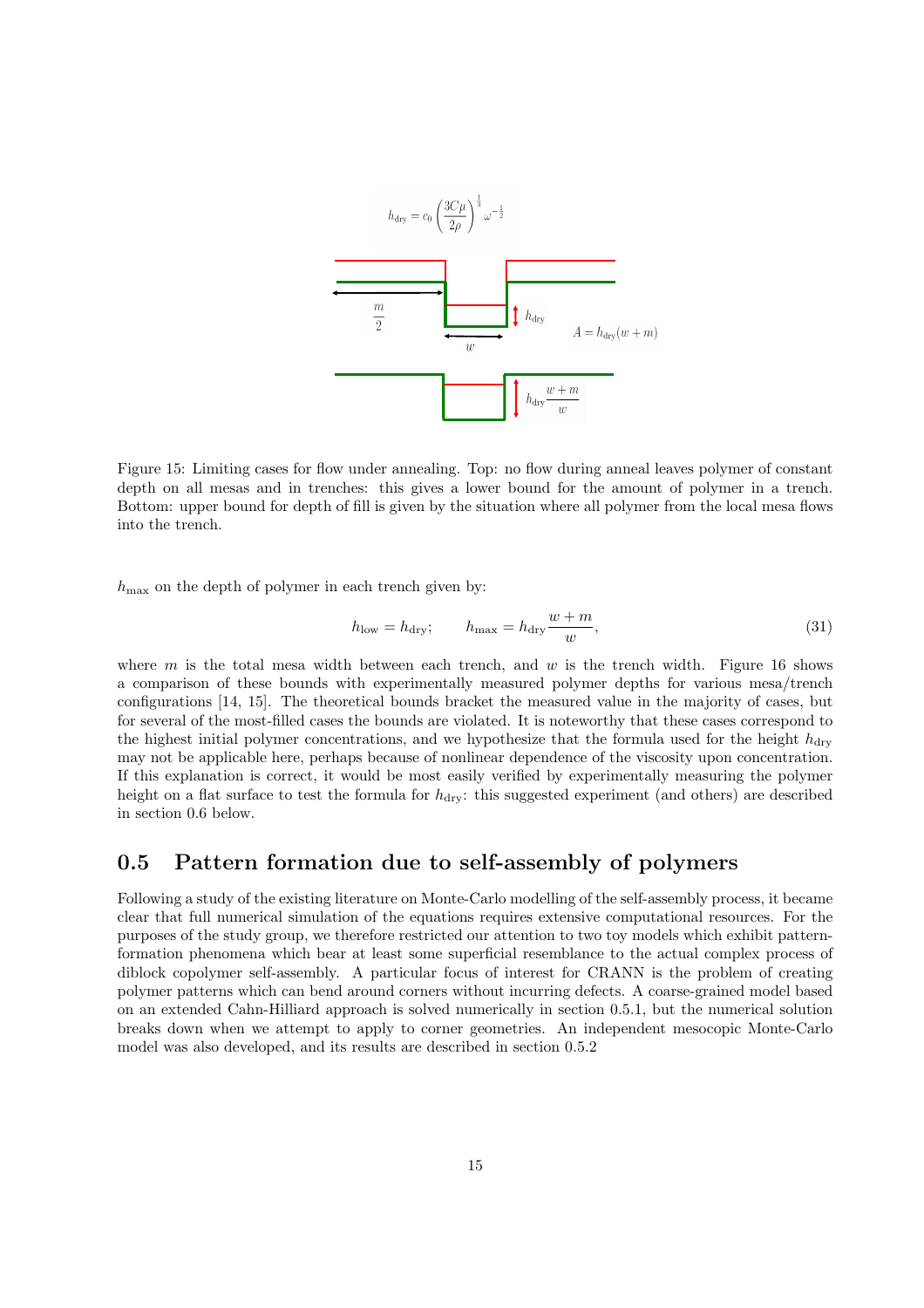| Mesa<br>width (nm) | Trench<br>width (nm) | percent<br>wt. (%) | Trench<br>depth<br>(nm) | Lower<br>bound<br>(nm) | Upper<br>bound<br>(nm) | Measured<br>Depth<br>(nm) |
|--------------------|----------------------|--------------------|-------------------------|------------------------|------------------------|---------------------------|
| 665                | 166                  | 0.5                | 60                      | 14.6                   | 72.9                   | 43                        |
| 550                | 282                  | 0.6                | 60                      | 17.5                   | 51.5                   | 39                        |
| 355                | 433                  | 0.6                | 60                      | 17.5                   | 31.8                   | 25                        |
| 550                | 282                  | 0.6                | 60                      | 17.5                   | 51.5                   | 21                        |
| 550                | 282                  | 0.6                | 60                      | 17.5                   | 51.5                   | 21                        |
| 355                | 433                  | 0.7                | 60                      | 20.4                   | 37.1                   | 40 to 49                  |
| 355                | 433                  | 0.8                | 60                      | 23.3                   | 42.4                   | c60?                      |
| 355                | 433                  | 1                  | 60                      | 29.1                   | 53.0                   | c 100 ?                   |

Figure 16: Table showing lower and upper bounds from equation (31) and experimentally measured values for the depth of polymer in trenches, following annealing for a time period of 1 to 3 hours. For the first five rows the theoretical bounds bracket the measured value, but the last rows show measured values outside the theoretically attainable range (in red).

### 0.5.1 Extended Cahn-Hilliard equation

An extension of the Cahn-Hillirad model for ordering processes in binary alloys is described and implemented in [16]. In this phenomenological approach, the concentration field  $\phi(\mathbf{x},t)$  represents the local concentration difference between the two components (here the two types of polymer). The dynamical evolution following a quench from a high-temperature disordered state is modeled by the equation

$$
\frac{\partial \phi}{\partial t} = \nabla^2 \left( -\phi + \phi^3 - \alpha \nabla^2 \phi \right) - \gamma \phi. \tag{32}
$$

This dimensionless form of the equation contains two parameters  $\alpha$  and  $\gamma$ , and spontaneous formation of patterns may be observed when these parameters have sufficiently low values. A detailed study of this equation has not been carried out, but the qualitative behaviour is as shown in Figure 17. The three panels of this Figure show the field  $\phi(\mathbf{x}, t)$  in a square geometry at (nondimensional) times  $t = 0, t = 0.005$ , and  $t = 0.1$ ; the solution is obtained using the finite element package Comsol Multiphysics. By the last of these times the field has entered a steady-state configuration, with a characteristic stripe width. Note the x-independent initial condition  $\phi(x, y, 0) = \sin(0.05y)$  was chosen as a seed for the formation of stripes oriented in the x-direction, but the steady-state stripe width is independent of the initial condition. By seeded with a  $y$ -independent initial condition it is also possible to generate stripes in the vertical direction. Interestingly, however, we were unable to find steady-state solutions for a corner geometry, where it would be desirable for a horizontally-striped solution and vertically-striped solution to merge. It is not clear at this stage whether this inability to find a steady-state corner solution is related to the experimental difficulties experienced in assembling polymer in defect-free patterns at corners.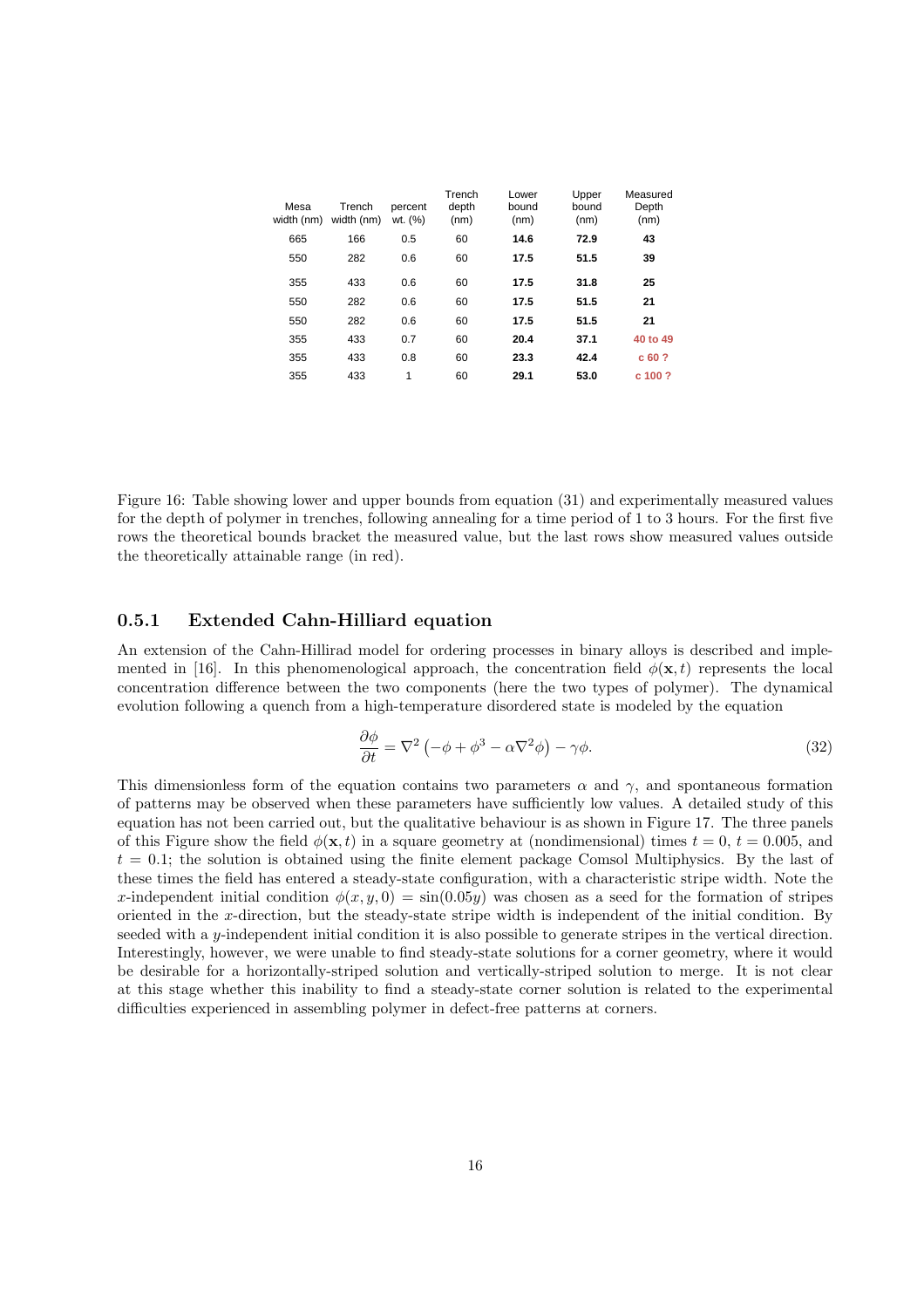

Figure 17: Snapshots of the solution field  $\phi$  of the equation (32) in a square geometry, with parameters  $\alpha = \gamma = 10^{-4}$ : (a) initial condition is a small perturbation of the zero state  $(\phi(x, y, 0) = \sin(0.05y))$ ; (b) shows the field at time  $t = 0.005$ ; (c) steady state reached by  $t = 0.1$ . Note the formation of the periodic stripe structure, with a well-defined wavelength.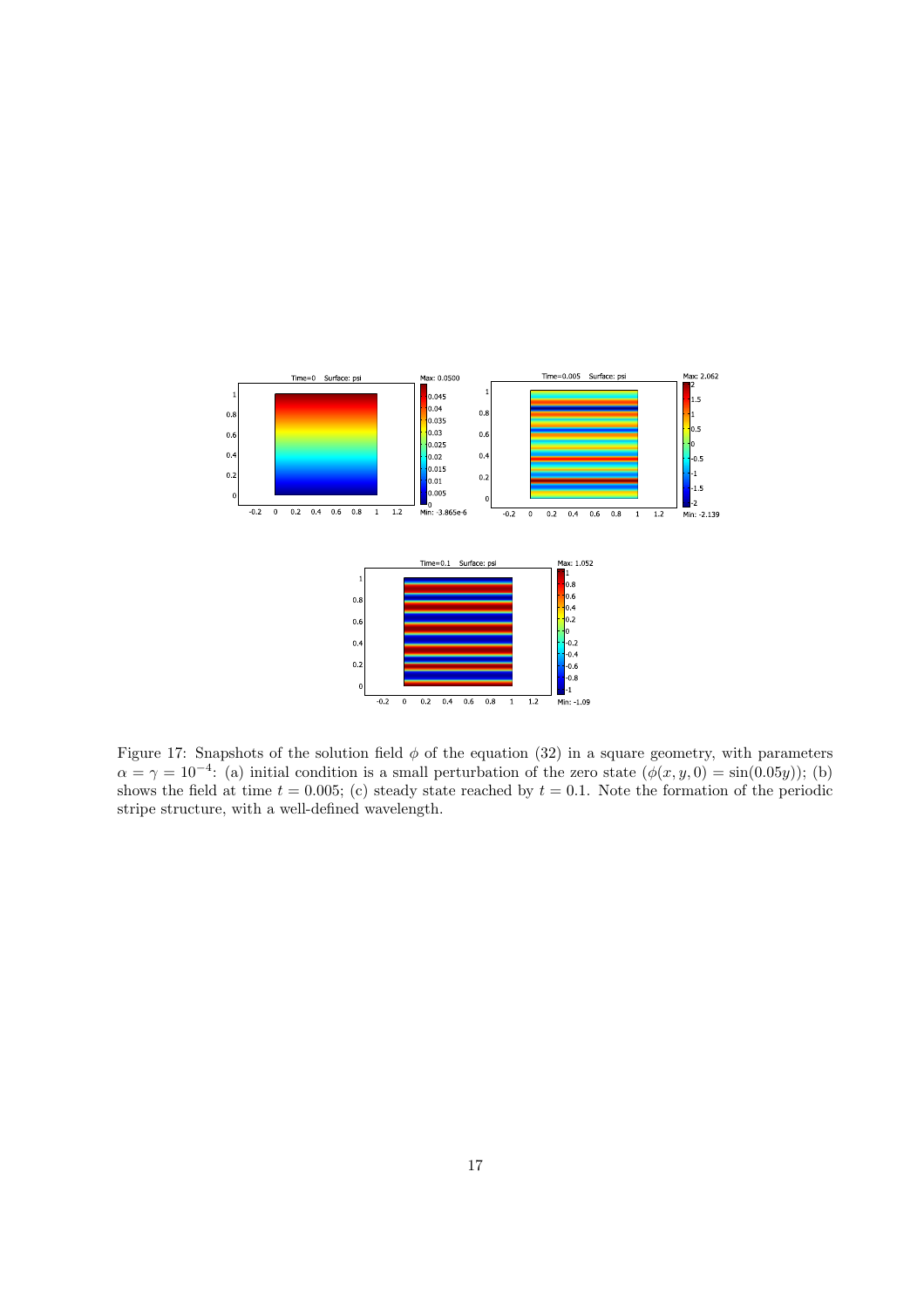

Figure 18: The local conservation of A and B blocks in a diblock copolymer microstructure makes it impossible to form a microstructure in which lamellae turn corners. The microstructure can only be accommodated by introducing isolated A and B blocks (shown in red).

### 0.5.2 Mesoscopic Monte Carlo Modelling

A diblock copolymer has the structure

 $a - a - a - a - a - b - b - b - b - b - b - \ldots$ 

which can be abbreviated as  $A-B$  for simplicity.  $-a-$  and  $-b-$  are monomer groups with heterogeneous properties, for instance -a- may be hydrophobic while -b- is hydrophilic. While at high temperatures the two monomer chains intermingle freely, at lower temperatures an order-disorder transition occurs in which the two chains attempt to segregate. If the two blocks are of roughly equal size, the polymers segregate into lamellae. Since the A and B blocks are joined by covalent bonds the microstructure must locally conserve the ratio of A to B. This constraint does not affect straight lamellae but is violated in corner geometries as shown in Figure 18.

We use Monte Carlo simulations to investigate ordering at corner geometries and the effect of adding homogeneous polymers. Monte Carlo simulations are ideal for investigating order-disorder transitions. Since the simulations anneal the system, they can be used to explore the energy landscape. In this mesoscopic approach we treat a whole polymer block as a single entity, neglecting the internal degrees of freedom of the individual monomer units. For instance, this model does not make any distinction between the case when the polymer chains of two distinct molecules are entangled and when they are merely adjacent. To reduce computing time and to keep the simulations simple we work in two dimensions.

The Hamiltonian of the system is given by

$$
H = -\sum_{\angle i,j} JS_i S_j - \sum_{\angle i,\text{wall}} JS_i
$$
\n(33)

where the notation  $\sum_{\ell,i,j}$  means summation over nearest neighbour blocks which are part of distinct polymer chains, and  $\sum_{\ell,i}$  wall means summation over cells closest to the walls. We assume that lithography has been used to coat the walls with a compound which mimics the effect of a nearby A polymer chain.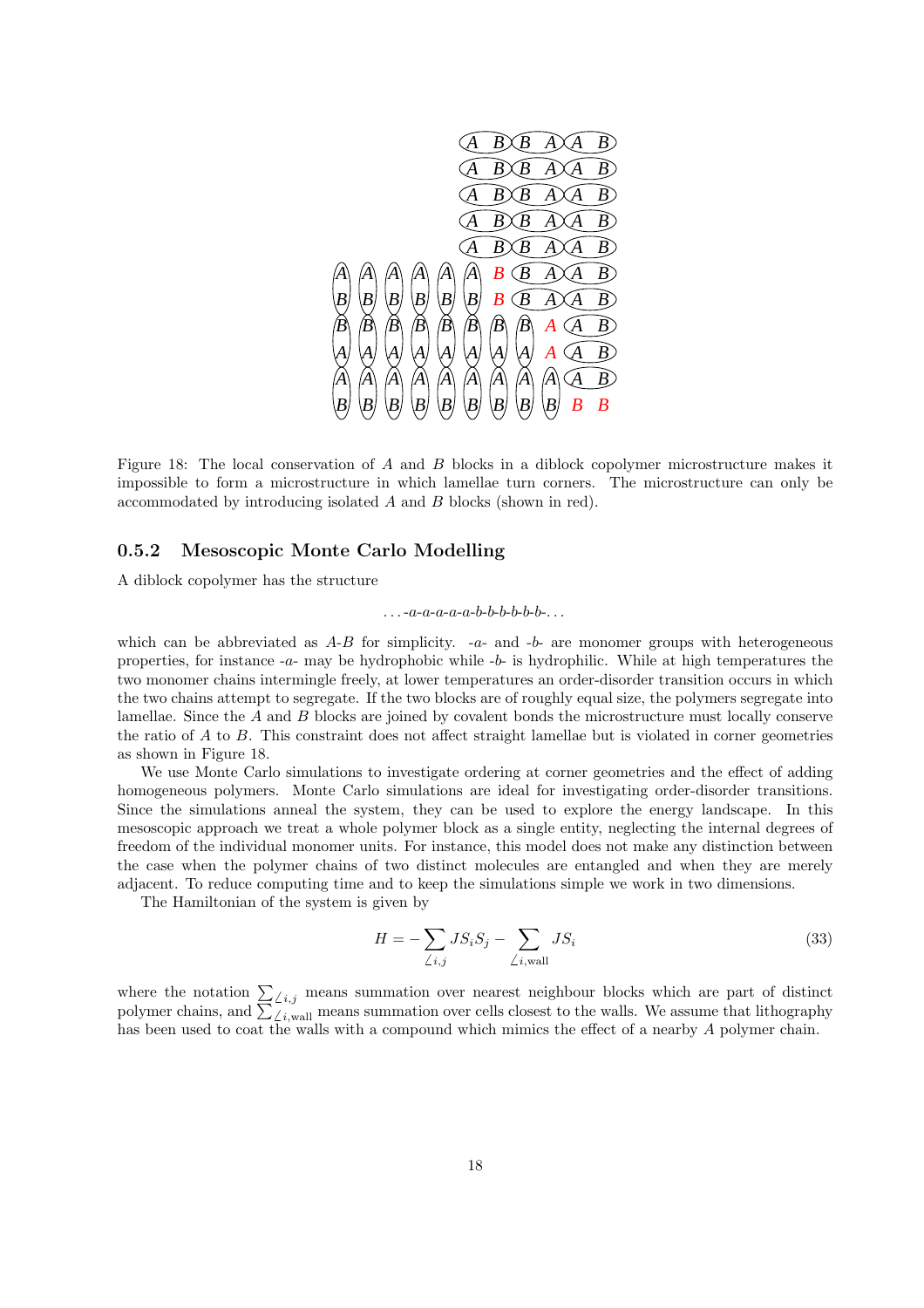

Figure 19: Degenerate ground states found for the six state system. A blocks are shown in black and B blocks in white.

In practice the algorithm breaks down the system into two by two blocks which can be in one of the six states shown below. This restriction imposes local conservation of A and B blocks.

|  | $\begin{bmatrix} A & B \\ A & B \end{bmatrix} \quad \begin{bmatrix} B & A \\ B & A \end{bmatrix} \quad \begin{bmatrix} A & A \\ B & B \end{bmatrix}$ |  |  |
|--|------------------------------------------------------------------------------------------------------------------------------------------------------|--|--|
|  | $\begin{bmatrix} B & B \\ A & A \end{bmatrix} \quad \begin{bmatrix} A & B \\ B & A \end{bmatrix} \quad \begin{bmatrix} B & A \\ A & B \end{bmatrix}$ |  |  |

Annealing this system finds a degenerate ground state with ordered lamellae leading into the corner but without a unique ordered state at the corner. This behaviour is characteristic of geometrically frustrated systems in which it is impossible to satisfy all the interactions of a system due to geometrical constraints [17, 18, 19]. Examples of degenerate ground states found by the simulation are shown in Figure 19.

The degeneracy can be broken by allowing the inclusion of homogeneous polymers. If the states

| $\begin{bmatrix} A & B \\ B & B \end{bmatrix}$ | $\begin{bmatrix} B & A \\ A & A \end{bmatrix}$ |
|------------------------------------------------|------------------------------------------------|

are included then the simulation finds a unique ordered ground state in which the lamellae persist around the corner. This ground state is shown in Figure 20.

## 0.6 Conclusions and further work

To summarize: this report details work on several aspects of the complex modelling problem presented by CRANN researchers. In section 0.2 we have included a review of modelling work for spin-coating onto flat substrate, including some recent progress on improving Meyerhofer's solution method. Section 0.3 documents our work on developing a model for the flow of the solvent (with dilute solute) over a non-flat topography, and includes analytical and numerical solutions for flow over trenches. To provide a (partial)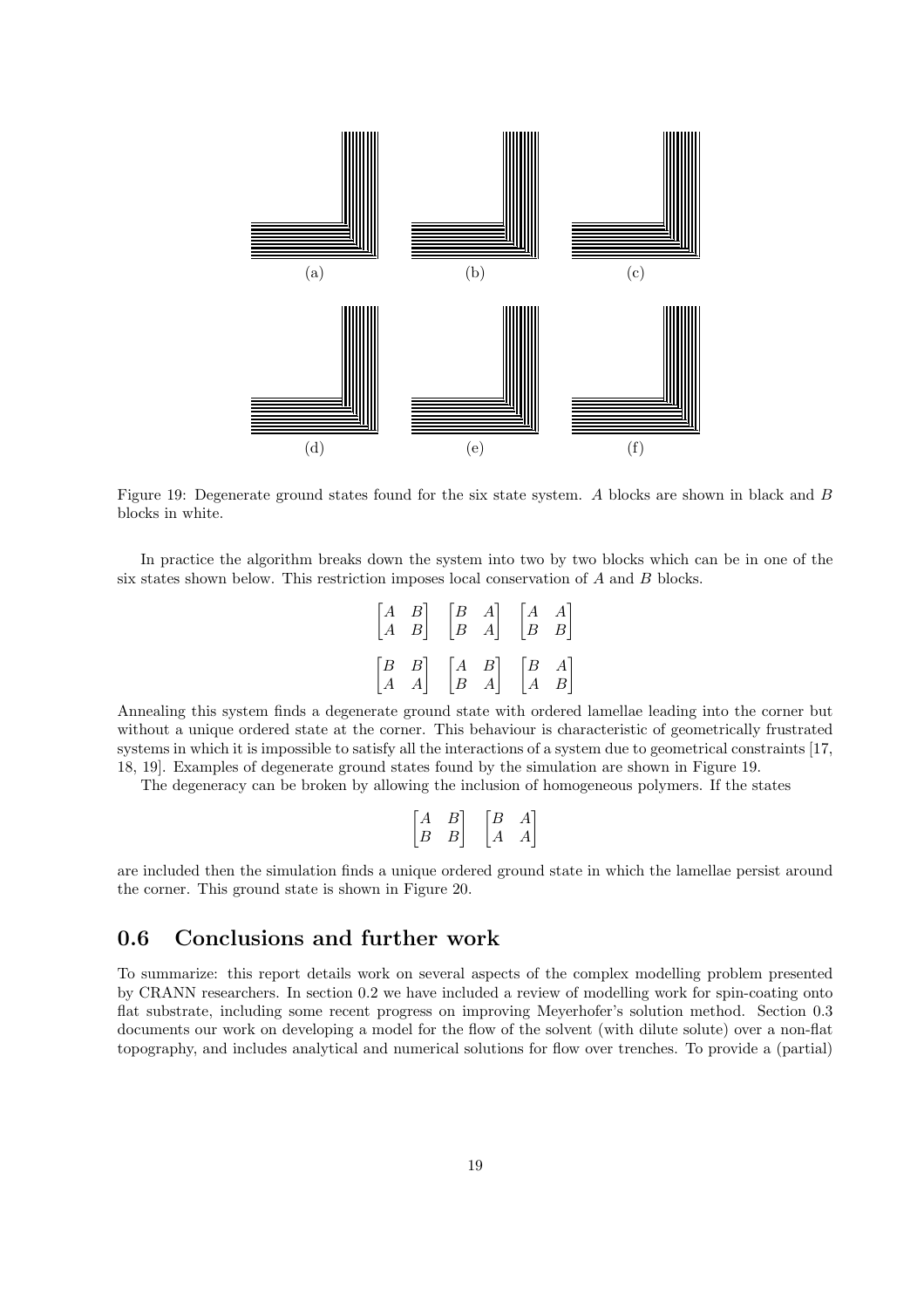

Figure 20: Unique ground state found for the eight state model.

answer to CRANN's query regarding optimizing mesa/trench configurations in high-density arrays, we use a simple mass-balance argument in section 0.4 to obtain bounds on the in-trench polymer height—these appear to agree quite well with the available experimental data. Exceptions arise at higher concentrations of polymer, which possibly indicates a strong effect of the concentration-dependent viscosity in these cases. Finally, in section 0.5 we review our work on models of pattern formation for the self-assembly process though very phenomenological, it is possible that further work or one or both of the models suggested could lead to useful insights.

An important part of the modelling process involves suggesting experiments which would provide useful information or feedback to the models. With this in mind, we propose the following experiments:

- 1. Spin-coat onto a flat surface and measure the dry film thickness. This will validate the model of section 0.2, and permit calibration of parameters appearing in the Meyerhofer formula.
- 2. If these experimental results do not match the predictions (especially at higher concentrations of polymer), it will be necessary to include the concentration-dependence of viscosity in our equations. Measurement of the viscosity of the solutions used at various concentrations would therefore be very useful.
- 3. Measure the profile of polymer following flow over topography (but before annealing) and compare with the predictions in section 0.3.
- 4. Measure the profile of the polymer (on topography) after annealing for various times. Results of these experiments are required to extend the modelling of section 0.4 beyond the rather simplistic steady-state assumptions used here.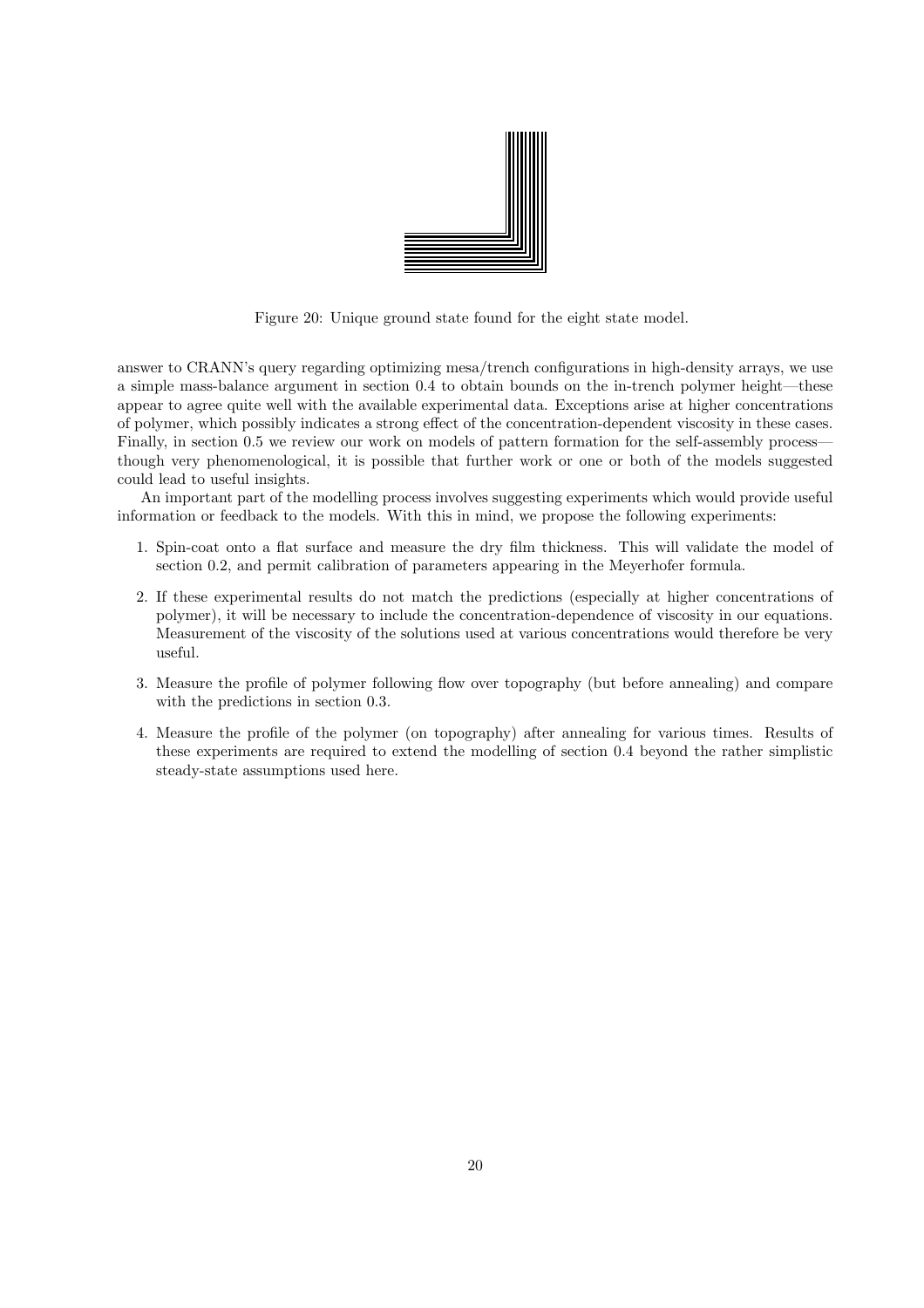# Nomenclature

| $\overline{c}$            | Solute concentration                        | $0 - 1$                | ND                                                                      |
|---------------------------|---------------------------------------------|------------------------|-------------------------------------------------------------------------|
| $\mathfrak{g}$            | Gravity                                     | 9.8                    | $m·s-2$                                                                 |
| $\boldsymbol{h}$          | Fluid height                                |                        | ND                                                                      |
| $\boldsymbol{p}$          | Pressure                                    |                        | ND                                                                      |
| S                         | Solute height                               |                        | ND                                                                      |
| t                         | Time                                        |                        | ND                                                                      |
| $\vec{u} = (u, v, w)$     | Velocity vector                             |                        | ND                                                                      |
| (x, y, z)                 | Cartesian coordinates                       |                        | ND                                                                      |
| E                         | Evaporation velocity                        | $2.5833 \cdot 10^{-6}$ | $m\cdot s^{-1}$                                                         |
| $\mathbf{Q} = (Q^x, Q^y)$ | Cartesian flux                              |                        | ND                                                                      |
| U                         | Velocity scale                              |                        | $m \cdot s^{-1}$                                                        |
| $\alpha$                  | $\epsilon \sigma / (\rho \omega^2 L^3)$     |                        | ND.                                                                     |
| $\beta$                   | $\epsilon g/(L\omega^2)$                    |                        | ND                                                                      |
| $\delta$                  | Surface topography to fluid thickness ratio |                        | ND.                                                                     |
| $\epsilon = H/L$          | Aspect ratio                                | 0.0025                 | ND                                                                      |
| $\mu$                     | Dynamic viscosity                           | $62 \cdot 10^{-5}$     | $\text{kg} \cdot \text{m}^{-1} \cdot \text{s}^{-1}$                     |
| $\rho$                    | Fluid density                               | 867                    |                                                                         |
| $\sigma$                  | Surface tension                             | $28.4 \cdot 10^{-3}$   | $\substack{\text{kg}\cdot\text{m}^{-3} \\ \text{kg}\cdot\text{s}^{-2}}$ |
| $\omega$                  | Angular velocity                            | 335                    | $rad \cdot s^{-1}$                                                      |

# .1 General solution of Equation (17) using the Green function

The leading order solution of Equation (17) only depends on time and may be approximated as:

$$
\frac{dh_0}{dt} = -2h_0^3 - 1.\tag{34}
$$

The corresponding first order film height equation is:

$$
6(h_1 + s_1) + 3\left[x\frac{\partial(h_1 + s_1)}{\partial x} + y\frac{\partial(h_1 + s_1)}{\partial y}\right] + \alpha h_0 \left[\frac{\partial^4 h_1}{\partial x^4} + 2\frac{\partial^4 h_1}{\partial x^2 y^2} + \frac{\partial^4 h_1}{\partial y^4}\right] - \beta h_0 \left[\frac{\partial^2 h_1}{\partial x^2} + \frac{\partial^2 h_1}{\partial y^2}\right] = 0. \tag{35}
$$

The first order film height may be solved using the Green function,  $G(x - x_0, y - y_0)$ , defined as the solution of equation and the function  $f(x, y)$ :

$$
6G + 3\left[x\frac{\partial G}{\partial x} + y\frac{\partial G}{\partial y}\right] + \alpha h_0 \left[\frac{\partial^4 G}{\partial x^4} + 2\frac{\partial^4 G}{\partial x^2 y^2} + \frac{\partial^4 G}{\partial y^4}\right] - \beta h_0 \left[\frac{\partial^2 G}{\partial x^2} + \frac{\partial^2 G}{\partial y^2}\right] = \delta(x - x_0)\delta(y - y_0),
$$
 (36)

where  $\delta(x-x_0)\delta(y-y_0)$  is the Dirac Delta function in  $R^2$  and the function  $f(x, y)$  is defined as:

$$
f(x,y) = -3\left[x\frac{\partial s_1}{\partial x} + y\frac{\partial s_1}{\partial y}\right] - 6s_1.
$$
 (37)

Applying the transform

$$
\bar{G}(v, y) = \int_{-\infty}^{\infty} \exp(-ivx) G(x, y) dx,
$$
\n(38)

to Equation (35), we obtain

$$
\alpha h_0 \left[ v^4 \bar{G} - 2v^2 \frac{d^2 \bar{G}}{dy^2} + \frac{d^4 \bar{G}}{dy^4} \right] - \beta h_0 \left[ -v^2 \bar{G} + \frac{d^2 \bar{G}}{dy^2} \right] + 6\bar{G} + 3 \left[ \frac{\bar{G}}{iv - 1} + y \frac{d\bar{G}}{dy} \right] = \delta(y - y_0) e^{-ivx_0}.
$$
 (39)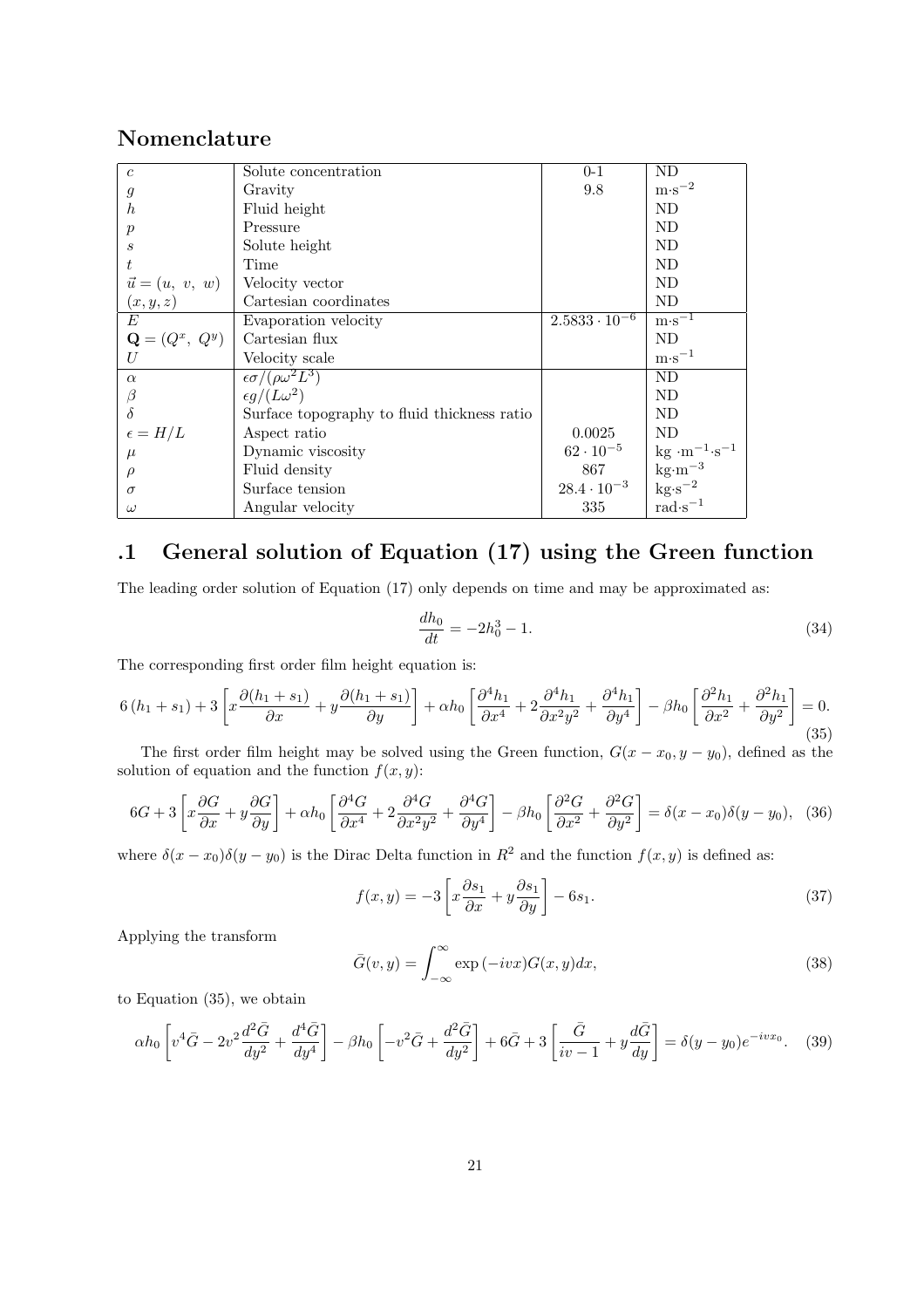Applying the transform

$$
\tilde{G}(v, w) = \int_{-\infty}^{\infty} \exp(-iwy)\bar{G}(v, y)dy,
$$
\n(40)

to (39), we obtain

$$
\alpha h_0 \left[ v^4 \tilde{\tilde{G}} + 2v^2 w^2 \tilde{\tilde{G}} + w^4 \tilde{\tilde{G}} \right] - \beta h_0 \left[ -v^2 \tilde{\tilde{G}} - w^2 \tilde{\tilde{G}} \right] + 6 \tilde{\tilde{G}} - 3 \left[ \frac{\tilde{\tilde{G}}}{iv - 1} + \frac{\tilde{\tilde{G}}}{iw - 1} \right] = \exp\left[ -i(vx_0 + wy_0) \right].
$$
\n(41)

Rearranging (41), we find

$$
\tilde{G} = \frac{\exp\left[-i(vx_0 + wy_0)\right]}{h_0(v^2 + w^2)\left[\alpha(v^2 + w^2) + \beta\right] + 6 - 3\left[\frac{1 + iv}{1 + v^2} + \frac{1 + iw}{1 + w^2}\right]}.
$$
\n(42)

Applying two inverse transforms to  $(42)$ , we get an expression for  $G$ , as follows

$$
G(x - x_0, y - y_0) = \frac{1}{4\pi^2} \int_{-\infty}^{\infty} \int_{-\infty}^{\infty} \frac{\exp\left[i(v(x - x_0) + w(y - y_0))\right]dv dw}{h_0(v^2 + w^2)\left[\alpha(v^2 + w^2) + \beta\right] + 6 - 3\left[\frac{1 + iv}{1 + v^2} + \frac{1 + iw}{1 + w^2}\right]}.
$$
(43)

The first order perturbation,  $h_1$ , may then be calculated using the function  $f(x, y)$ :

$$
h_1(x,y) = \int_{-\infty}^{\infty} \int_{-\infty}^{\infty} f(x_0, y_0) G(x - x_0, y - y_0) dx_0 dy_0,
$$
\n(44)

where  $f(x, y)$  and  $G(x - x_0, y - y_0)$  are given by (37) and (43) respectively.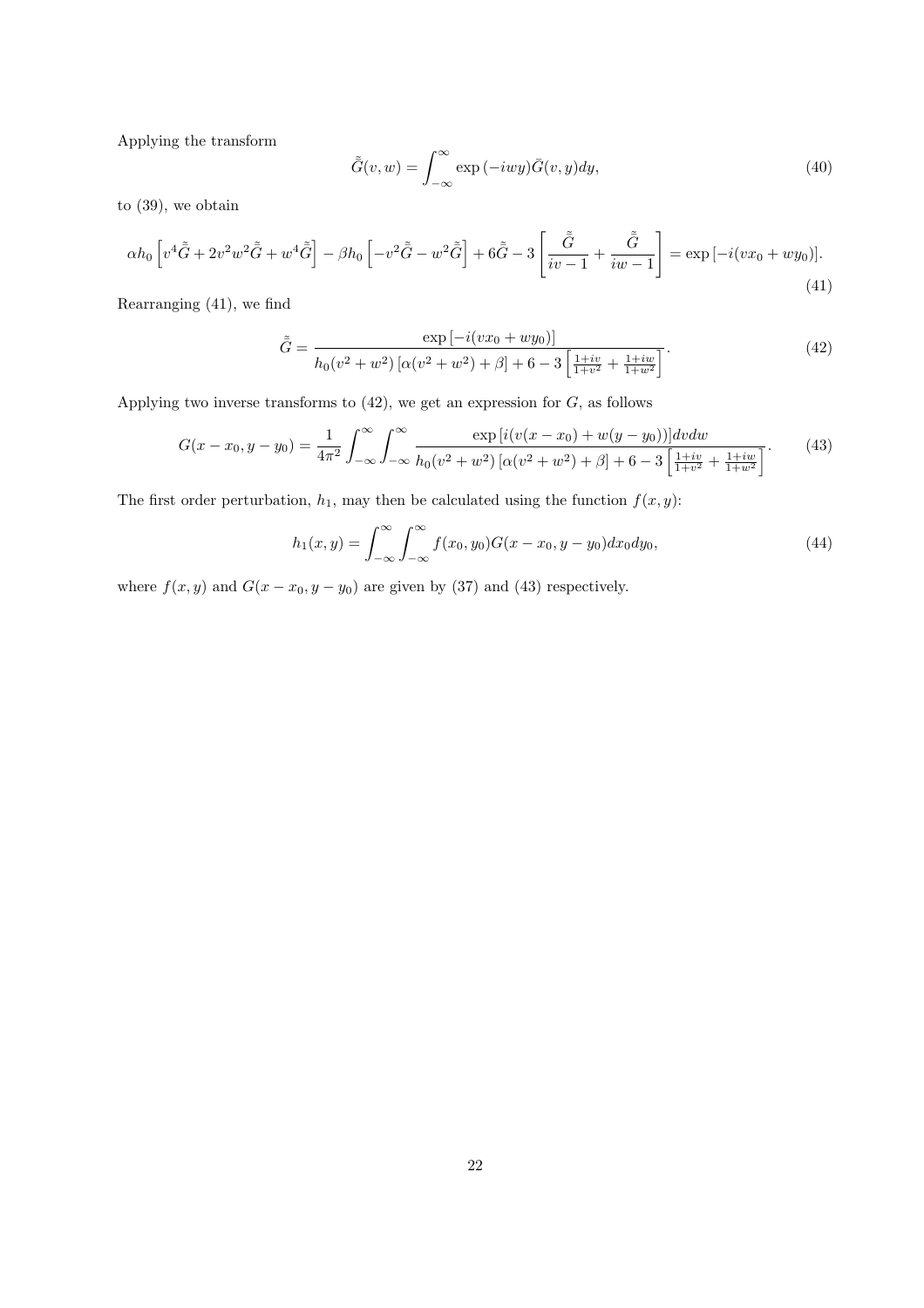# Bibliography

- [1] Section IV of A.K. Chakraborty and A.J. Golumbfskie. Annual Review of Physical Chemistry, 52:537 (2001).
- [2] A.G. Emslie, F.T. Bonner and L.G. Peck. Flow of a viscous liquid on a rotating disk. Journal of Physics, 29(5):858–862, 1998.
- [3] D. Meyerhofer. Characteristics of resist films produced by spinning. Journal of Physics, 49(7):3993– 3997, 1978.
- [4] V.Cregan and S.B.G. O'Brien. A note on spin-coating with small evaporation. Journal of Colloid and Interface Science, 314(1):324–328, 2007.
- [5] H. Ockendon and J.R. Ockendon. Viscous Flow. CUP, 1995.
- [6] A. Oron, S.H. Davis and S.G. Bankhoff. Long scale evolution of thin liquid films. Reviews of Modern Physics, 69(3):931–980, 1997.
- [7] P.H. Gaskell, P.K. Jimack, M. Sellier, H.M. Thompson and C.T. Wilson. Gravity-driven flow of continuous thin liquid films on non-porous substrates with topography. Journal of Fluid Mechanics, 509:253–280, 2004.
- [8] S. Kalliadasis and C. Bielarz. Steady free-surface thin film flows over topography. Physics of Fluids, 12(8):1889–1898, 2000.
- [9] L.M. Peurrung and D.B. Graves. Film thickness profiles over topography in spin coating. Journal of the Electrochemical Society, 138(7):2115–2124, 1991.
- [10] J.P.F. Charpin and T.G. Myers. Modelling thin film flows with erosion and deposition. Advances in Water Resources, 28:761–772, 2005.
- [11] J.A. Moriarty and L.W. Schwartz. Unsteady spreading of thin liquid films with small surface tension. Physics of Fluids, A3(5):733–742, 1991.
- [12] N.N. Yanenko. *The method of fractional steps*. Springer, 1971.
- [13] J.W. Thomas. Numerical Partial Differential Equations: Finite Difference Methods. Texts in Applied Mathematics (22). Springer, 1995.
- [14] T.G. Fitzgerald, F. Borsetto, J.M. O'Callaghan, B. Kosmala, J.D. Holmes, and M.A. Morris. Polymer nanostructures in sub-micron lithographically defined channels: film-thickness effects on structural alignment of small feature size polystyrene-polyisoprene-polystyrene block copolymer Soft Matter, 3:916–921 (2007)